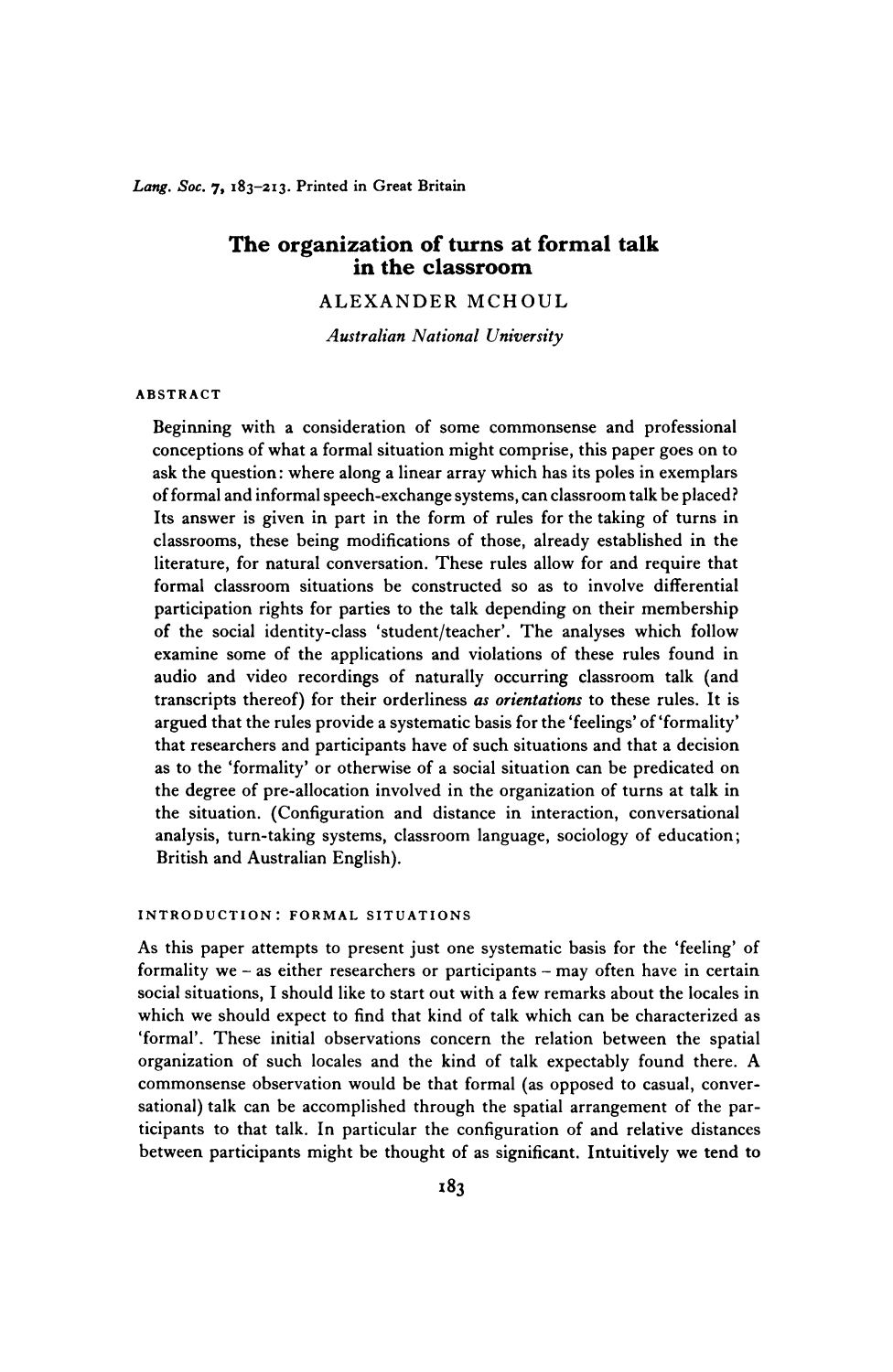**regard 'formal' situations as those in which the persons taking part have allocated positions; the chairperson sits at the head of the members of the board who sit either side of the table; the speech-maker stands elevated above his audience who are ranged in front of him in rows or at random; debaters sit facing one another with the chairperson conducting the proceedings from a 'neutral' position and so on. Recent research into the spatial organization of interaction locales bears out this common-sense conception:** 

**Configurations in which the participants arrange themselves in a circle are probably those in which the participation rights of all the members are defined as equal. In configurations where one or several members are spatially differentiated from the others, so that the pattern approaches a triangular, semicircular or parallelogrammatic form, participation rights in the interaction are no longer equal. An extreme form of the non-circular configuration would be a lecture in which there is one member at the apex of a triangle, facing all the other members arranged in rows parallel to the base of the triangle. Here the member at the apex typically has the right (and obligation) of sustained speech. Those who are arranged parallel to the triangle's base typically have the right only to listen. Spatial arrangements that are intermediate between this and the circle also tend to be intermediate in the degree to which participation rights are differentiated among the members (Kendon 1973:39).** 

**Apart from matters of configuration, this research also takes into account the distance between parties to interaction:** 

**At intimate distances (... .) touch, smell and heat senses can all be used in the transmission of information from one individual to another, and each may observe changes in breathing rate in the other, or changes in the state of the epidermal capillaries. At greater distances only vision and hearing can be used, and with increasing distance these become less and less effective for fine detail. Thus with increasing distance there is a greater reliance upon formal**  language patterns, and a decrease in the reliance upon the behaviour of lis**teners (. . .). (Kendon I973:4I [My stress]).'** 

**Thus, in the classroom interactions selected as data-sites for this research,2 the configuration of the parties is such that, from Kendon's remarks, we would** 

**<sup>[</sup>i] On the distance/kinds of interaction/styles of language nexus of relations see Hall (I963, I964, I966) and the review of Hall's work in Kendon (in press: 8-9)** 

**<sup>[2]</sup> The data employed consists of audio recordings of small group lessons made by the present writer in Liverpool (England) comprehensive schools in 1974 and transcripts thereof and video recordings of lessons in Canberra (Australia) high schools made by J. Mitchell in 1976 and transcripts thereof. f have to thank J. Mitchell of the Canberra College of Advanced Education for the use of videos, the audio-visual section of the School and Institute of Education, University of Liverpool for the use of audio equipment and A. Miller of the Office for Research in Academic Methods, Australian National University for the use of video monitoring equipment.**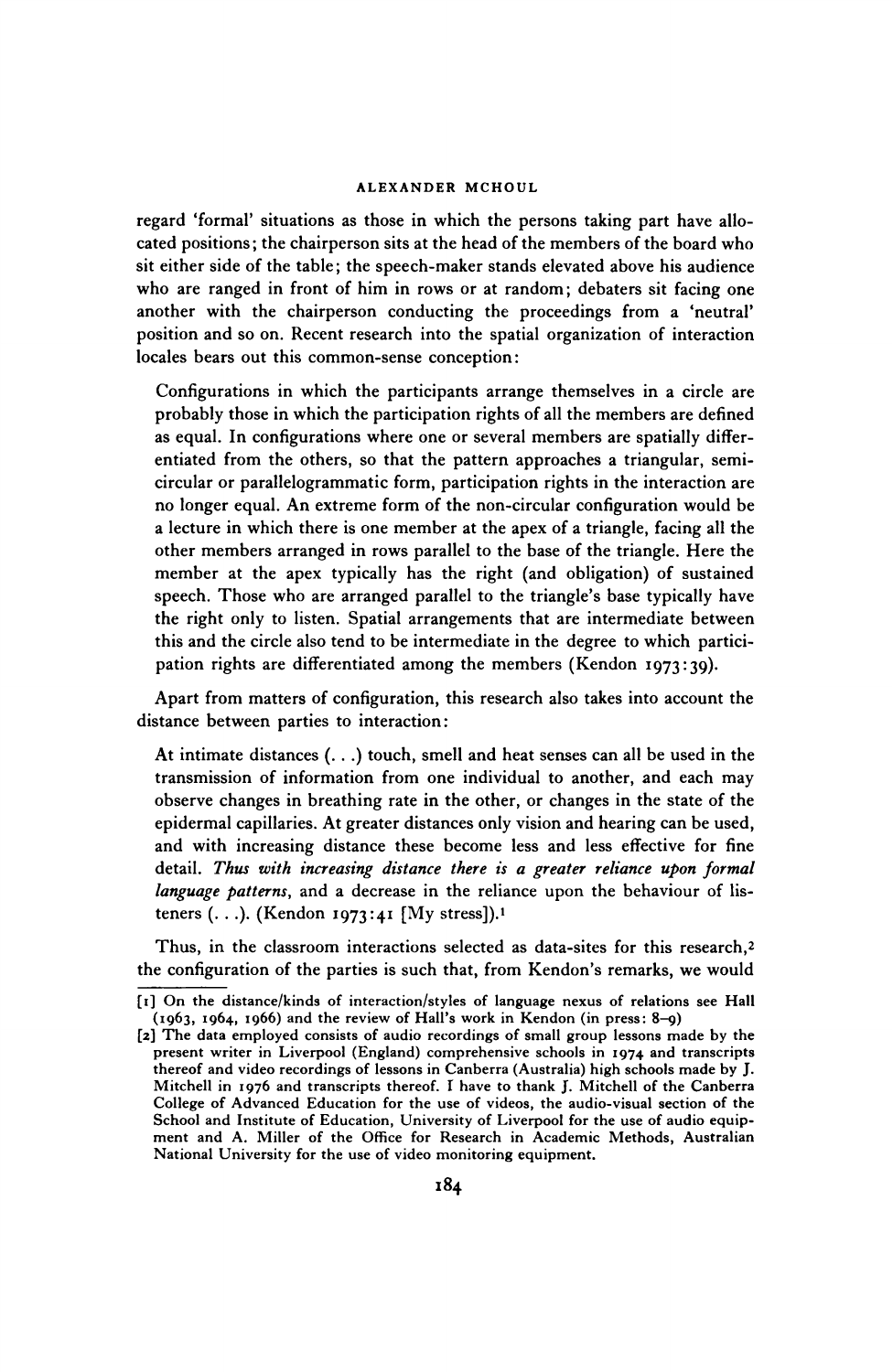**expect one such (the teacher) to have greater participation rights than all the others (the students); this in that all the configurations involve the separation out of a teacher who stands at the 'head' of a rectangularly arranged class. Furthermore, all teachers observed had the right to stand facing the class or to move around the class at will while no others had such rights; i.e. they remained seated except on such occasions as when a student was asked by the teacher to come to the board or overhead projector to indicate some aspect of its contents. In all cases the teacher was (at least prior to any movement around the class) set at a greater distance from any one member of the class than any one member of the class was set from another.3 This was so even for the very small groups (four parties including teacher) studied.** 

**So, at least from within Kendon's analytic framework, we are dealing with situations which can be considered 'ripe' for formal talk in the sense of their having a 'head' or 'director' with maximized participation rights and their involving marked relative distance between that 'head' and all 'non-heads', these latter forming what might be called a partly contributing audience with minimized participation rights.** 

**The point of the following is to extract from the transcripts of the talk that goes on in such locales a systematic basis for the 'feeling' of 'formality' that is experienced in them by the participants and of them by analysts; a basis which turns on looking at how this 'maximized/minimized participation rights (and obligations)' contrast is realized in terms of the taking of turns at talk. From here we are dealing with any classroom situation which may fall under the rubric of 'formality'; it is not suggested however that all classroom interactions whatsoever do fall under this rubric.** 

## **FORMAL SITUATIONS AND THE ALLOCATION OF TURNS**

**Sacks, Schegloff & Jefferson (1974) argue that conversation exists at a polar extreme along a linear array of 'kinds of talk', that array being constructed with respect to the means by which turns at talk get allocated for each 'kind'.** 

**The linear array is one in which one polar type (exemplified by conversation) involves 'one-turn-at-a-time' allocation, i.e. the use of local allocational means; the other pole (exemplified by debate) involves pre-allocation of all turns; and medial types (exemplified by meetings) involve various mixes of pre-allocational and local-allocational means (Sacks et al. I974:729).** 

**Turning again to Kendon's (1973:39-41) remarks, it is plainly those situations**  which - by their spatial arrangement - we regard as 'formal' that occupy the

**<sup>[3]</sup> This may be one source of the 'informal talk within formal occasions' phenomenon which provides a problem for teachers and which is mentioned later as the problem of 'schism'.**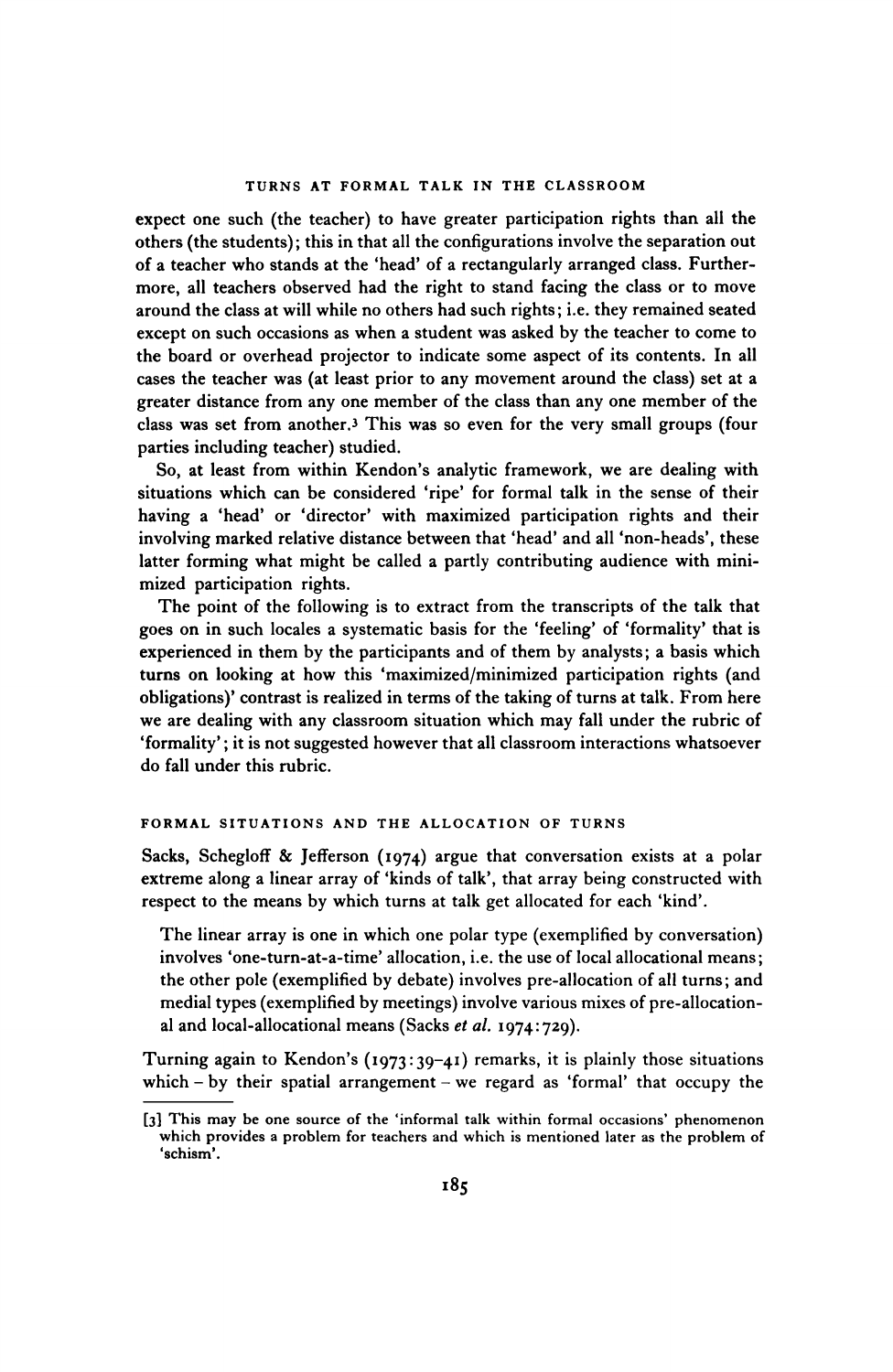**pole characterized by pre-allocational means for the organization of turns at talk, where 'pre-allocation' signifies a pre-set format for who shall speak when (and in some cases for what they shall say, e.g. marriage ceremonies). Again it is those situations which we regard - by their spatial arrangement - as 'casual' or non-formal that occupy the pole characterized by local-allocational means for the organization of turns at talk, where 'local-allocation' signifies the management of turns at talk on a here and now basis. And likewise for both Kendon's and Sacks et al.'s medial types.** 

**The situation classroom talk occupies with respect to this array (i.e., with respect to the comparative involvement of it in pre- or local-allocational means) is then likely to figure large in a location of the (so far unexplicated) degree of formality that both professional analysts and lay participants in classroom interactions feel to be present in such interactions. The research question for the location of a systematic basis for 'feelings of formality' is then: taking into account the conjecture of Sacks et al. (I974:730) that 'other systems on the array represent (. . .) a variety of transformations of conversation's turn-taking system to achieve other types of turn-taking systems', in what ways are the rules of turn-taking management for natural conversation to be modified to account for the organization of turns at talk in the classroom? The following section puts forward an answer to this question and the sections that follow it examine some of the orderly consequences of both applications and 'violations' of the modified rules.** 

## **RULES**

**The construction of turns in natural conversation is provided for by the following set of rules:** 

**(i) For any turn, at the initial transition-relevance place of an initial turnconstructional unit:** 

**(a) If the turn-so-far is so constructed as to involve the use of a 'current speaker selects next' technique, then the party so selected has the right and is obliged to take next turn to speak: no others have such rights or obligations and transfer occurs at the place.** 

**(b) If the turn-so-far is so constructed as not to involve the use of a 'current speaker selects next' technique, then self-selection for next speakership may, but need not, be instituted; first starter acquires rights to a turn, and transfer occurs at that place.** 

**(c) If the turn-so-far is so constructed as not to involve the use of a 'current speaker selects next' technique, the current speaker may, but need not continue, unless another self-selects.** 

**(2) If, at the initial transition-relevance place of an initial turn-constructional**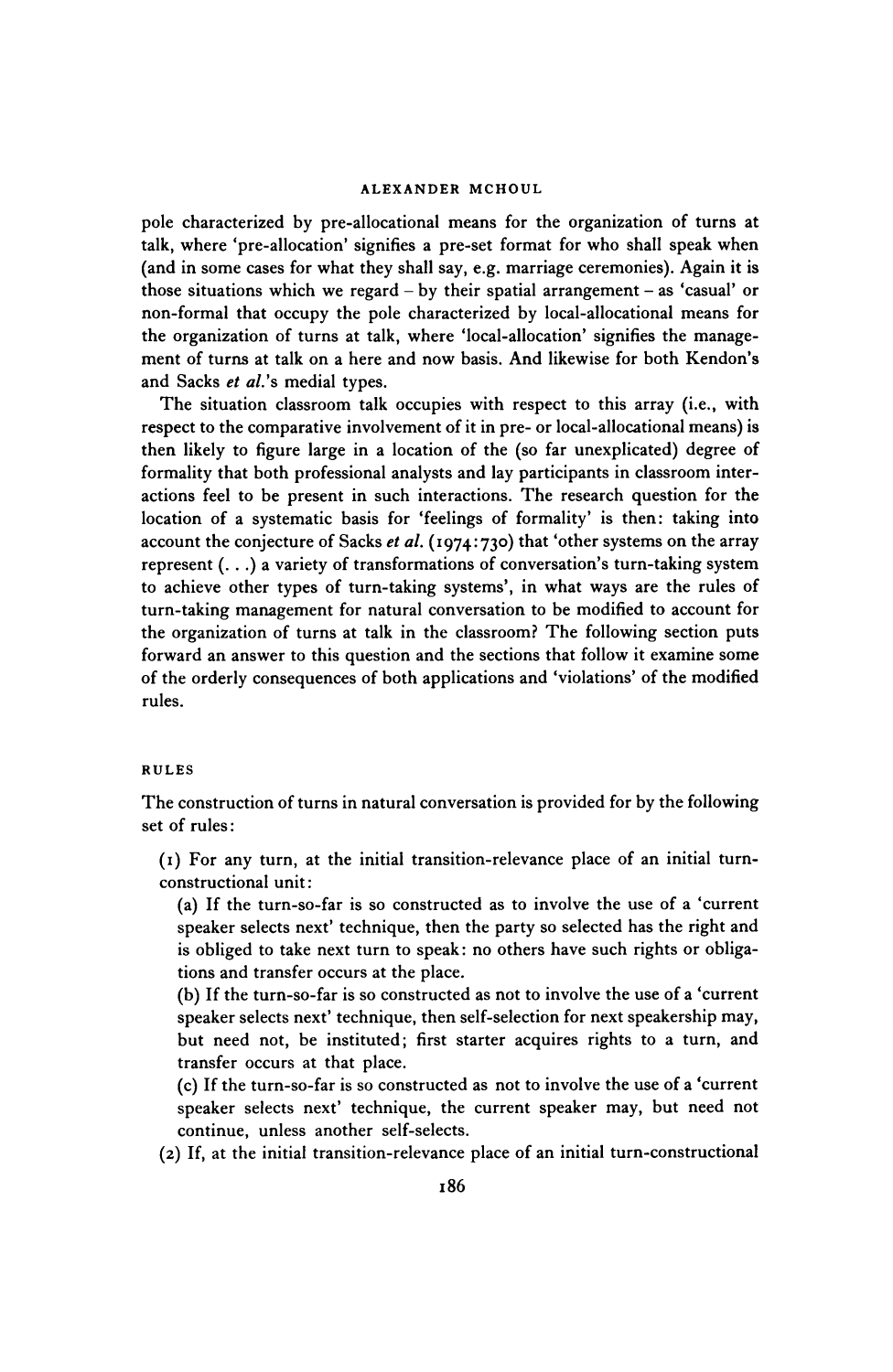unit, neither  $I(a)$  nor  $I(b)$  has operated, and, following the provision of  $I(c)$ , **current speaker has continued, then the rule-set (a)-(c) reapplies at the next transition-relevance place and recursively at each next transition-relevance place until transfer is affected. (Sacks et al. 1974:704).4** 

**The potential to non-formality- insofar as we are as yet able to use this term of these rules is manifest in that they allow an open-endedness which permits all possible permutations of speaker-activity with respect to turn-taking. This openendedness, then, we shall refer to as 'permutability'. Further, the rules, as Sacks et al. show here and in much else of their work,5 make for a minimization of gap and overlap.6 Indeed, they exist as a conversational resource for bringing off speaker transitions in such a way that there is a co-orientation7 on the part of conversationalists to have each speaker take a turn only during the silence of other candidate speakers, i.e. no earlier than the end of one speaker's turn (no overlap) and to have transitions effected no later than the end of one speaker's turn (no gap). The following work intends to demonstrate four modifications of these conversational rules for the organization of turn-taking applicable in the classroom speech-exchange system and to demonstrate how these modifications narrow conversation's open-endedness, i.e. permit fewer permutations of speaker-activity and greater instance of gap while maintaining conversation's minimization of overlap. It is in this sense that we shall be able to talk of classroom talk as 'formal', i.e. as medial between local-allocation (conversation) and pre-allocation.** 

**<sup>[4]</sup> To explicate the exact ways in which terms such as 'transition-relevance place', 'turnconstructional unit' and 'current speaker selects next technique' are being used would be simply to reiterate ground covered in the early sections of Sacks et al.'s (1974) paper. For present purposes, a working knowledge of that paper is assumed.** 

**<sup>[</sup>s] See, for example, Sacks (forthcoming, I967, 1968, I969, 1970, 1971, 1972, 1975: various locations); Schegloff (I968, 1973); Schegloff & Sacks (I973); Jefferson (I972, 1973a, 1973b) and also Goodwin (I975) on the widespread ramifications of this 'obvious' feature.** 

**<sup>[6]</sup> By 'gap' I intend silences between turns in which it is expected that some participant in the exchange should be talking. That is, expected on the parts of all concerned within the setting itself. In short, gap is an audibly unfilled 'slot'. Gap should not be confused with 'silence' even though gaps are filled with silence. Oil drums are not confused with oil, especially when empty. The term 'silence' may otherwise be reserved for periods when a speech-exchange has not yet begun or has been seen to be closed (see Schegloff Sacks (1973) on the management of closings). By overlap I intend periods when more than one party to the talk is heard to speak at once. An exceptional case is that of schism (see point 3 below).** 

**<sup>[7]</sup> This term is carefully chosen. By 'co-orientation' I seek to gloss what Sacks (forthcoming ch. I :4 ff.) has called 'observably oriented to' features of conversation as opposed to simply 'observable features'. The term thus preserves a sense of orderliness for examples where, say, there is observable overlap and where that overlap can be shown, without contradiction, to be a product of co-orientation to the conversational rules, but where the very existence of overlap as simply an 'observable' feature will tell us nothing about the resources for the production of conversation. Schegloff (1973) discusses many such examples. Co-orientation therefore also glosses the massively present phenomenon of repair.**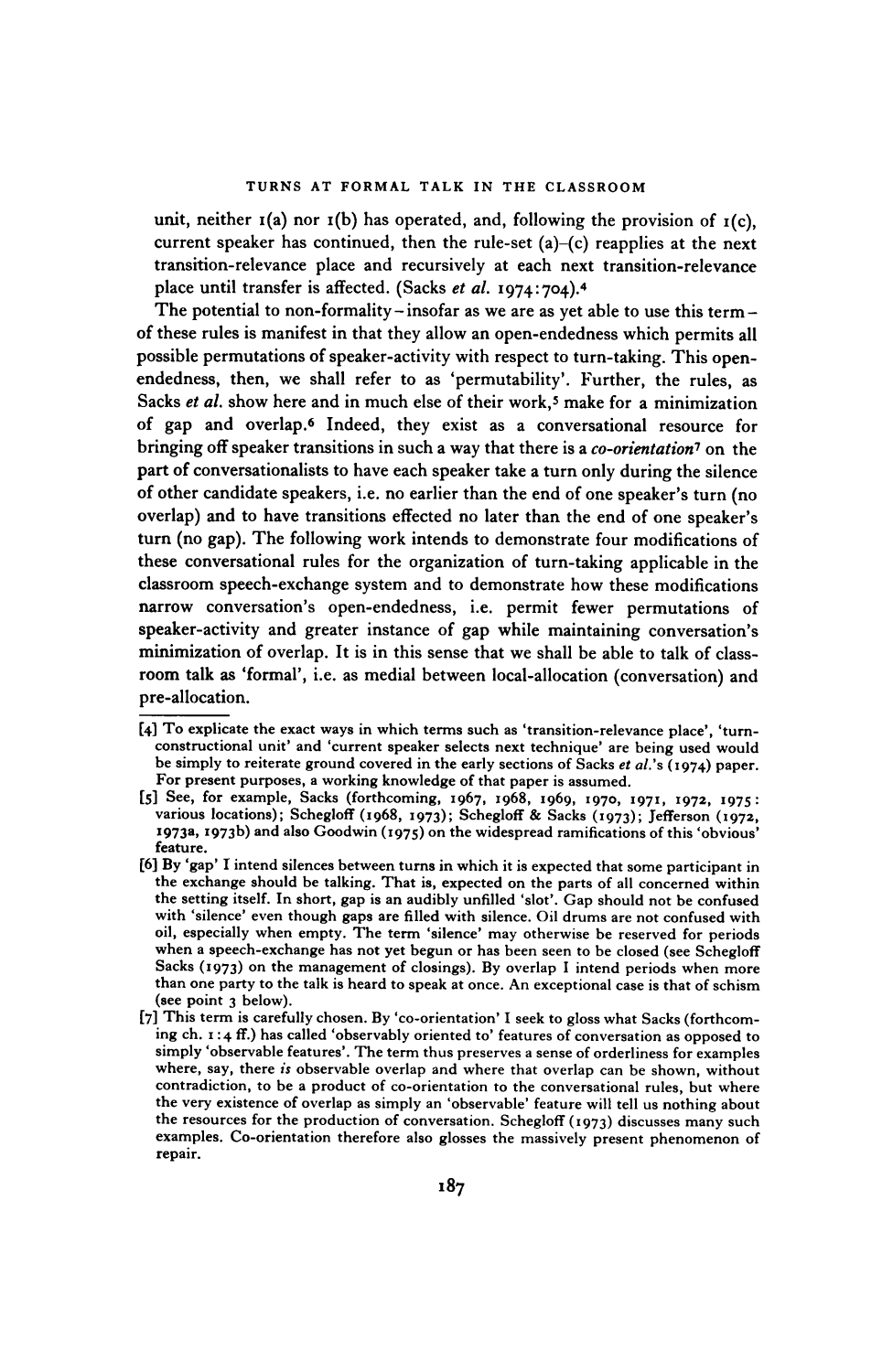**The following rule-modifications have been extracted from detailed transcription and re-transcription, listening and re-listening to the videos and audios mentioned in footnote [2]. I believe them to be the simplest form in which the management of turns at talk for classrooms can be accounted for.** 

**(I) For any teacher's turn, at the initial transition-relevance place of an initial turn-constructional unit:** 

**(A) If the teacher's turn-so-far is so constructed as to involve the use of a 'current speaker selects next' technique, then the right and obligation to speak is given to a single student; no others have such a right or obligation and transfer occurs at that transition-relevance place.** 

**(B) If the teacher's turn-so-far is so constructed as not to involve the use of a 'current speaker selects next' technique, then current speaker (the teacher) must continue.** 

**(II) If I(A) is effected, for any student-so-selected's turn, at the initial transition-relevance place of an initial turn-constructional unit:** 

**(A) If the student-so-selected's turn-so-far is so constructed as to involve the use of a 'current speaker selects next' technique, then the right and obligation to speak is given to the teacher; no others have such a right or obligation and transfer occurs at that transition-relevance place.** 

**(B) If the student-so-selected's turn-so-far is so constructed as not to involve the use of a 'current speaker selects next' technique, then self-selection for next speaker may, but need not, be instituted with the teacher as first starter and transfer occurs at that transition-relevance place.** 

**(C) If the student-so-selected's turn-so-far is so constructed as not to involve the use of a 'current speaker selects next' technique, then current speaker (the student), may, but need not, continue unless the teacher self-selects.** 

**(III) For any teacher's turn, if, at the initial transition-relevance place of an initial turn-constructional unit either I(A) has not operated or 1(B) has operated and the teacher has continued, the rule-set I(A)-I(B) re-applies at the next transition-relevance place and recursively at each transition-relevance place until transfer to a student is effected.** 

**(IV) For any student's turn, if, at the initial transition-relevance place of an initial turn-constructional unit neither II(A) nor II(B) has operated, and, following the provision of II(C), current speaker (the student) has continued, then the rule-set II(A)-II(C) re-applies at the next transition-relevance place and recursively at each transition-relevance place until transfer to the teacher is effected.** 

**It should immediately be noted that if, as I am arguing, these rules are actually those which exist as resources for teacher-student interactions in formal classroom situations, then we already have grounds for locating one party to those interactions (the teacher) as 'head' or 'director'. Rules I-IV break down, that is, into a summary rule: Only teachers can direct speakership in any creative way.**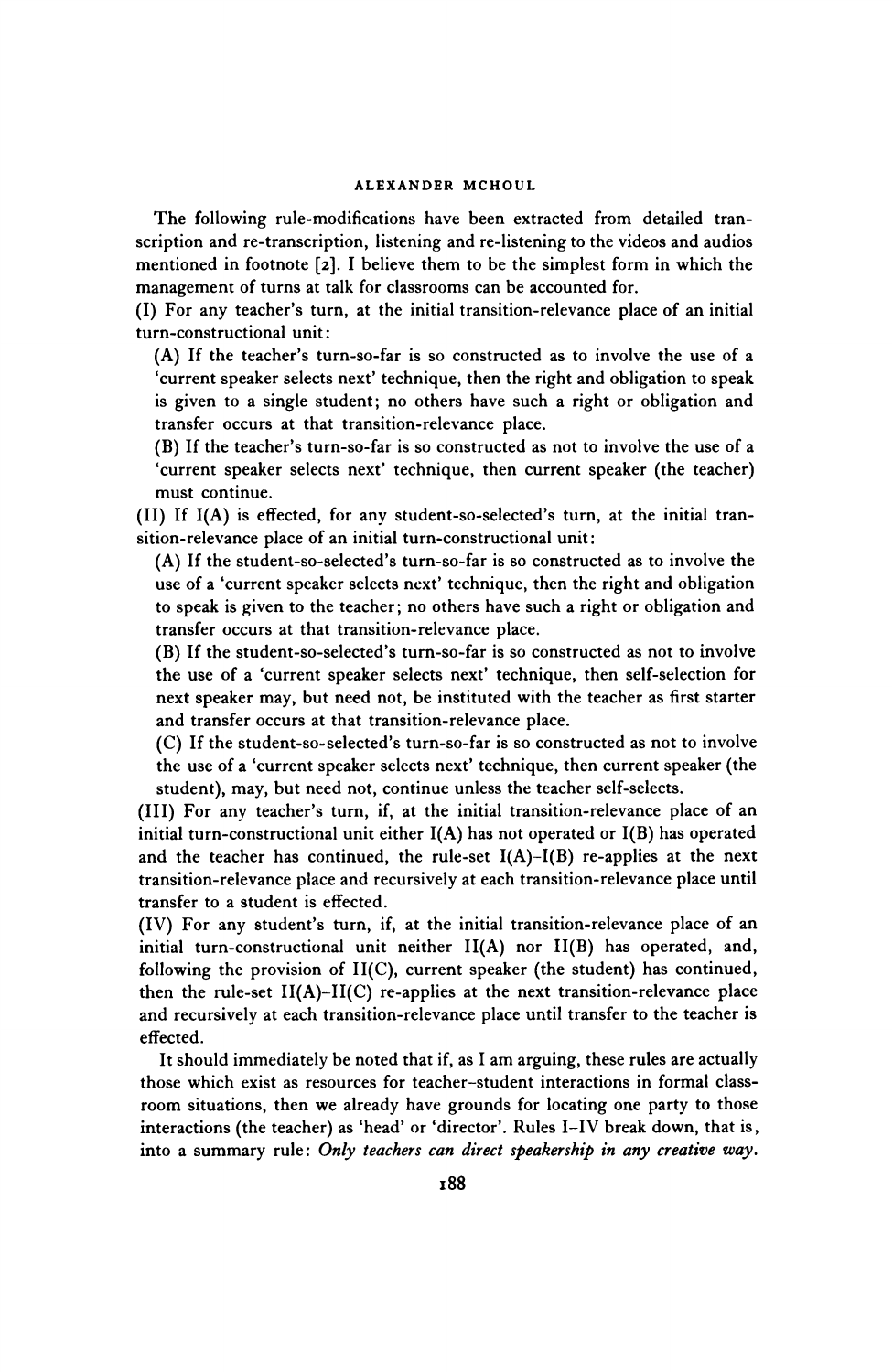**While students can direct speakership (i.e. can construct their turns so as either to continue or to select the teacher), the permutability of selectees is of zerodegree; there can be no permutability from one choice. Having permutations open to one can then be taken as the sense of 'creativity'. In short, the rules systematically present the underlying resources by which, what Kendon (1973: 39) calls, differential participation rights are distributed in classrooms, that differentiation of speaker-rights being a feature of common sense and professional conceptions of formal situations.** 

**Further, the differential we have noted generates at least three technical differences between classroom talk and natural conversation. These are listed as points (i), (2) and (3) below and will become the subject of analysis in the next section. Point (2) receives some particular qualification in that, on the surface, it appears that it remains constant across the classroom/conversation division. Hence points (2a) and (2b) deal with the particular ways 'no overlap' gets generated in classroom talk. The list of points is: for classroom talk, by contrast with natural conversation:** 

- **(i) The potential for gap and pause is maximized**
- **(2) The potential for overlap is minimized in that: (2a) the possibility of the teacher (or a student) 'opening up' the talk to a self-selecting student first starter is not accounted for (2b) the possibility of a student using a 'current speaker selects next' technique to select another student is not accounted for.**
- **(3) The permutability of turn-taking is minimized.**

**To deal with each of these points in turn we must have recourse to the data cited in footnote[2].** 

#### **ANALYSIS**

**Point (i): The potential for gap and pause is maximized. In that the rules given above are constructed in terms of 'if ... then . . .' clauses, we are able to locate, for any particular turn-transition found in the data, a 'path through the rules' which that particular turn-transition follows. For example, the following turntransitions all share the path 'I(A)-transfer' :8** 

| $\mathrm{T}\colon$ | Why's that Lois?                                      |                       |
|--------------------|-------------------------------------------------------|-----------------------|
| Ŀ:                 | Oh th's just more space out there $\mathbf{I}$ s'pose |                       |
|                    |                                                       | $(5B7 - 125/H:135-6)$ |

**<sup>[8]</sup> A list of symbols used in transcription may be found at the end of this paper.**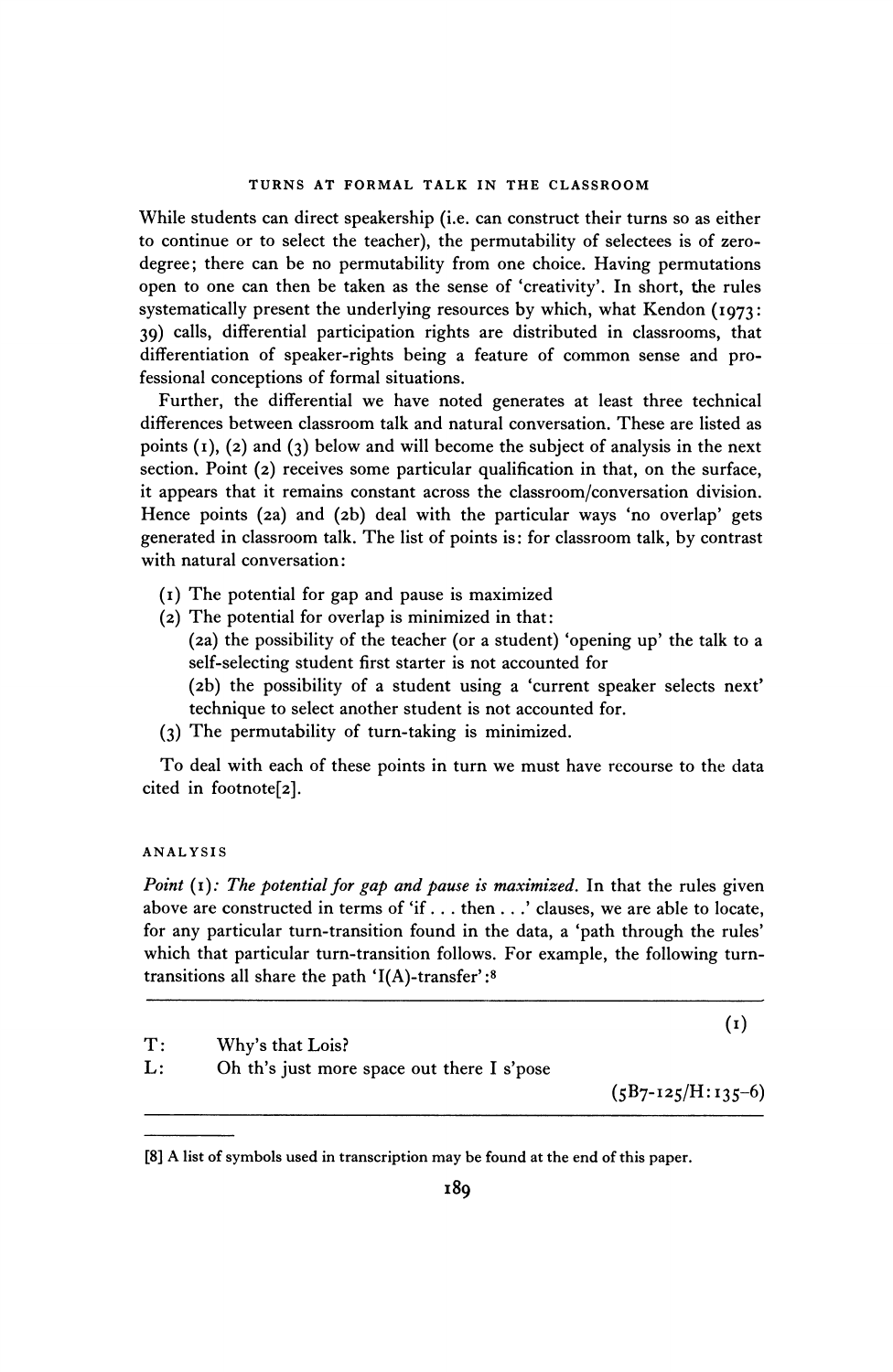| T:<br>$\mathbf{D}$ : | 12 I<br><b>Yes Denise</b><br>I think that em firstly there prob'ly be residential along the em railway<br>but then $\ldots$ |
|----------------------|-----------------------------------------------------------------------------------------------------------------------------|
|                      | $(5B7-125/H:160-2)$                                                                                                         |
| L:                   | (3)                                                                                                                         |
| $\overline{T}$ :     | Well $\int$ um<br>s'er e- any set pattern?                                                                                  |
| L:                   | Well mosta the commercial activities a carried out in the CBD-<br>but there's also $\ldots$                                 |
|                      | $(5B7-125/H:222-5)$                                                                                                         |

**However, while such 'simple' cases are massively present in the data, there are certain other paths through the rules that a turn-transition can take which, unlike that given above, maximize the potential for gap and pause. Rules II(A), II(B) and II(C) all deal with the construction of students' turns. Now, in that none of these allows for the student-as-current-speaker to select another student to speak and in that they prevent another student becoming a self-selected first starter, if, under l(A), the teacher has selected a student with a question, it is entirely in the teacher's hands how long that student may have to answer the question. That is, once embarked upon an answer, it is the teacher and only s/he who can decide when and if that answer is sufficient. Hence there is a mutual orientation on the part of teacher and selected-student to have that student produce sufficient answers, where the decidability of that sufficiency is a matter for teachers and teachers only. Teachers have the right and obligation to give once an answer has been produced - a comment on the sufficiency of that answer.9 What Sacks (I967: October 3I) has called 'utterance pairs' include** 

**<sup>[9]</sup> The absence of such a comment can, thus, be taken as a non-trivial absence. In fact a non-comment is itself a form of comment marking, for instance, that an answer is not satisfactory while not incorrect. It may, then, mark a failure to have produced something recognizable as an answer. For example:** 

| $\mathbf{T}$ :  | John $(C^{\bullet})$                                                  |
|-----------------|-----------------------------------------------------------------------|
|                 | (2.6)                                                                 |
| $\mathbf{T}$ :  | Did the location//of the railroad influence a land use change at all? |
| $\mathbf{IC}$ : | Well                                                                  |
|                 | (3.1)                                                                 |
| $\mathbf{IC}$ : | Well the railway runs through sah:: CBD<br>(i.o)                      |
|                 |                                                                       |
| JC:             | $E$ ::n near the:: industrial areas                                   |
| $\mathbf{T}$ :  | $M$ :/hm::                                                            |
|                 | (0.3)                                                                 |
| $\mathbf{IC}$ : | And ah                                                                |
|                 | (2.8)                                                                 |
|                 | 100                                                                   |
|                 |                                                                       |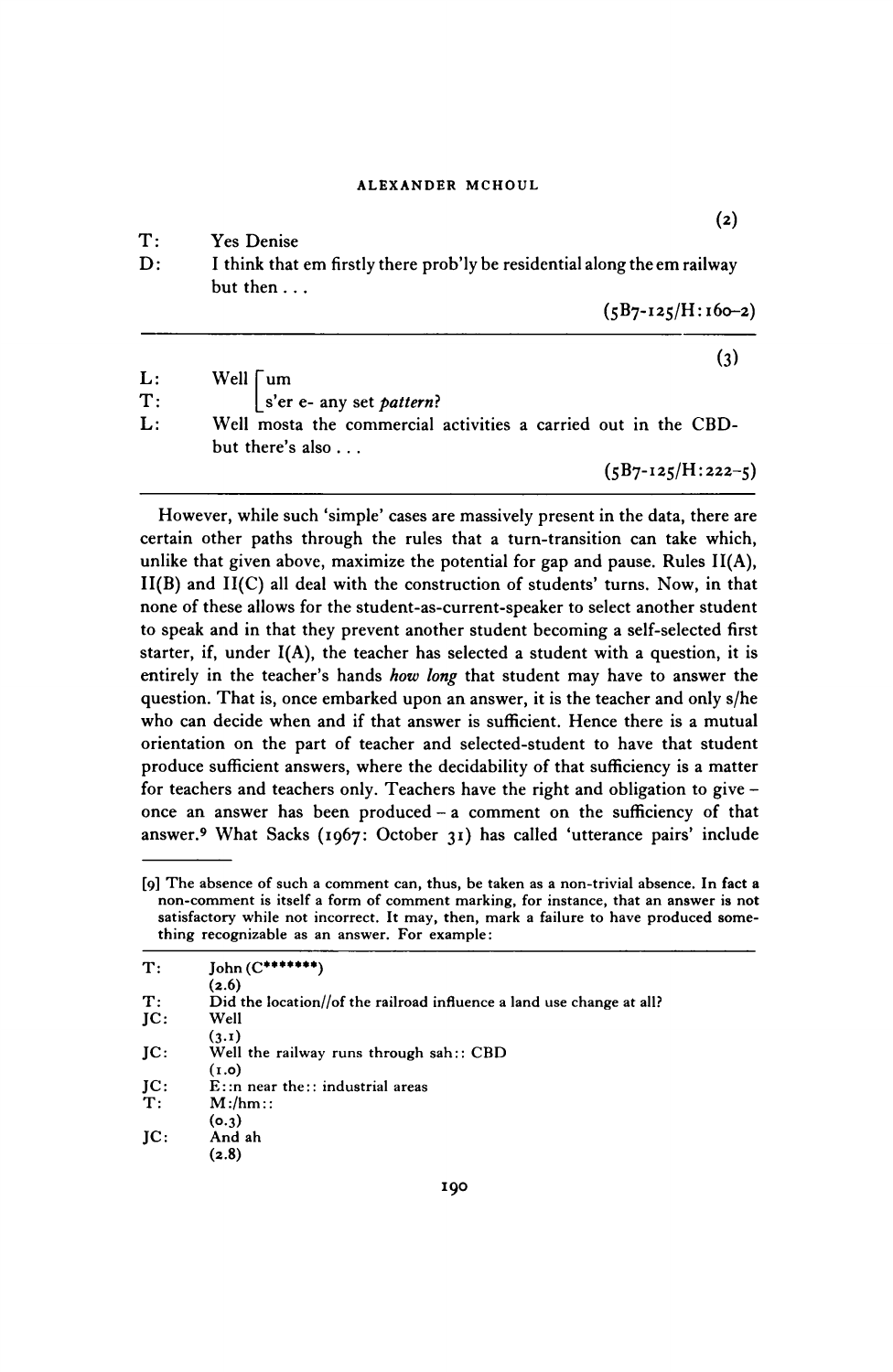**question-answer (Q-A) pairs. In the classroom situation this becomes an 'utterance-triad', question-answer-comment on the sufficiency of that answer (Q-A-C). Examples of C-parts are:** 

 $\mathbf{L}$ 

|                |                                                                                                                                                                                             | (4)                  |
|----------------|---------------------------------------------------------------------------------------------------------------------------------------------------------------------------------------------|----------------------|
| $T$ :          | What didju call these                                                                                                                                                                       |                      |
|                | $(1.0)$ [[indicates on screen]]                                                                                                                                                             |                      |
| ( )            | @((whispers)) Sand dunes                                                                                                                                                                    |                      |
|                | (2.9)                                                                                                                                                                                       |                      |
| B:             | Sa::nd dunes $@($                                                                                                                                                                           |                      |
| $T$ :          | $\rightarrow$ Sa:::nd dunes alright any other sensible name for it                                                                                                                          |                      |
|                |                                                                                                                                                                                             | $(5B7-003/H: 120-3)$ |
|                |                                                                                                                                                                                             | (5)                  |
| $\mathbf{T}$ : | <b>Yes Denise</b>                                                                                                                                                                           |                      |
| $\mathbf{D}$ : | I think em firstly there prob'ly be residential along the em railway<br>but then – later on that land would increase in <i>value</i> and the businesses<br>would prob'ly buy the people out |                      |
| $\mathbf{T}$ : | $\rightarrow$ Very good answer                                                                                                                                                              |                      |
|                | (1.0)                                                                                                                                                                                       |                      |
|                | $T: \longrightarrow n$ quite correct                                                                                                                                                        |                      |
|                |                                                                                                                                                                                             | $(5B7-125/H: 160-5)$ |
|                |                                                                                                                                                                                             | (6)                  |
| E:             | The wa- the zoning one                                                                                                                                                                      |                      |
|                | [[moves finger in half-circular movements]]                                                                                                                                                 |                      |
| $\mathbf{T}$ : | $\rightarrow$ That's right                                                                                                                                                                  |                      |
|                |                                                                                                                                                                                             | $(5B7-125/H: 183-4)$ |
|                |                                                                                                                                                                                             |                      |

**So, given this mutual orientation to sufficiency of answers and the public marking of that sufficiency (or its lack) and given that, once a turn has been set up for a student's answer, no one other than the teacher can halt its course, a student once embarked upon an answer can be entitled to feel that s/he will be** 

**JC: Well**   $\rightarrow$  (2.1) **T: Which groups have indicated - a change in the land use along the railroad (z .o) T: Any groups. D'you think this is likely to occur?**   $(3.2)$ **T: Yes Denise D: I think that em firstly ...**  (5B7-125/H: 148-61)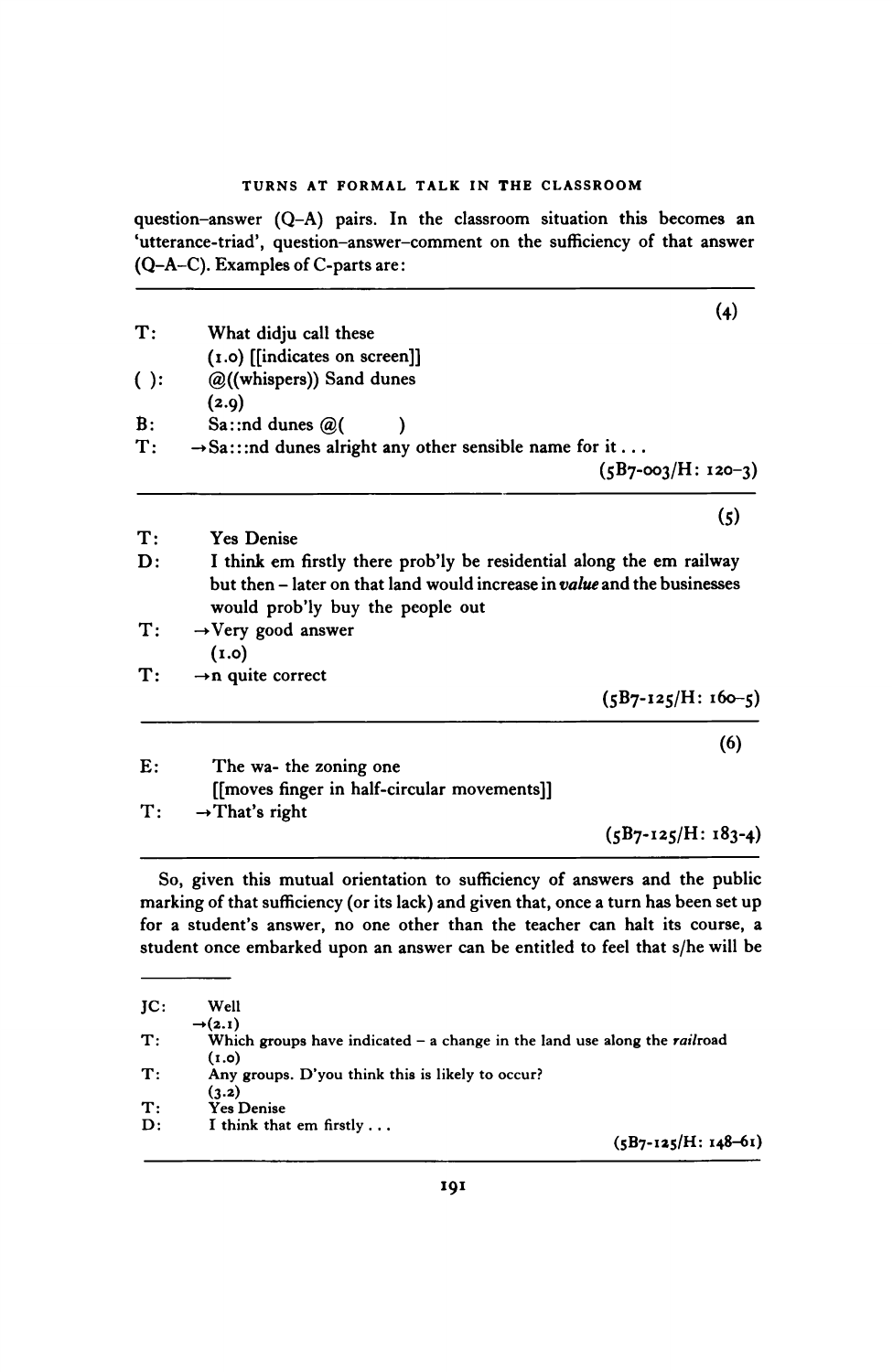**given a 'reasonable' time in which to produce an uninterrupted answer. That is s/he can allow pauses within his-her turn of fairly long (by conversational standards) duration without fear of being overlapped. Note here that, while we are not yet talking of gap (see note [6]) but of intra-turn pauses, the incidence of long and multiplied intra-turn pauses in conversation is much lower than in classroom talk, probably for the reasons set out here.** 

**For teachers, also, and with stronger grounds, we can say that intra-turn pauses will be prevalent. In that teachers, as we have said, are the only parties to classroom talk that can creatively distribute turns, they need not be concerned with having their turns cut off at any possible completion point by any other parties. Hence they may get to points in their turns where (if we were talking of conversation) other parties could take it that those turns are now complete and where those other parties could, under Sacks et al.'s rule ib, self-select as first starters. However, in classrooms, no other parties than teachers have the right to selfselect as first-starters. Thus possible completion points (for teachers' turns at least) may be 'ridden over' without any of the usual conversational means for doing so, e.g. without speeding up the next piece of talk (Schegloff I973: 12-13). Intra-turn pauses for teachers, unlike those for conversationalists who are not, e.g. telling a story (Sacks forthcoming, 1970: April 9; 1974), actually serve to prolong turns. A brief glance at some of the data cited here (e.g. (Io) and (30)) will show how teachers feel entitled to employ intra-turn pauses of practically whatever length without fear of becoming hearers. This is only some of the evidence which suggests that hearers' responsibilities, for teachers, are relaxed; i.e. they need only attend to others' utterances which they (teachers) have called for.** 

**Returning to the question of student intra-turn pauses, some examples are:** 

**(7)** 

| $\mathrm{T}\colon$ | How did the location of the railroad influence                        |
|--------------------|-----------------------------------------------------------------------|
|                    | (0.3)                                                                 |
| T:                 | land use change on <i>your</i> model                                  |
|                    | (1.8)                                                                 |
| T:                 | John $(C******)$                                                      |
|                    | (2.6)                                                                 |
| $\mathbf{T}$ :     | Did the location//of the railroad influence a land use change at all? |
| JC:                | Well                                                                  |
|                    | (3.1)                                                                 |
| $\mathrm{JC}$ :    | Well the railway runs through sah:: CBD                               |
|                    | $\rightarrow (1.0)$                                                   |
| JC:                | E::n near the:: industrial areas                                      |
| T:                 | $M'/hm$ ::                                                            |
|                    | (0.3)                                                                 |
|                    |                                                                       |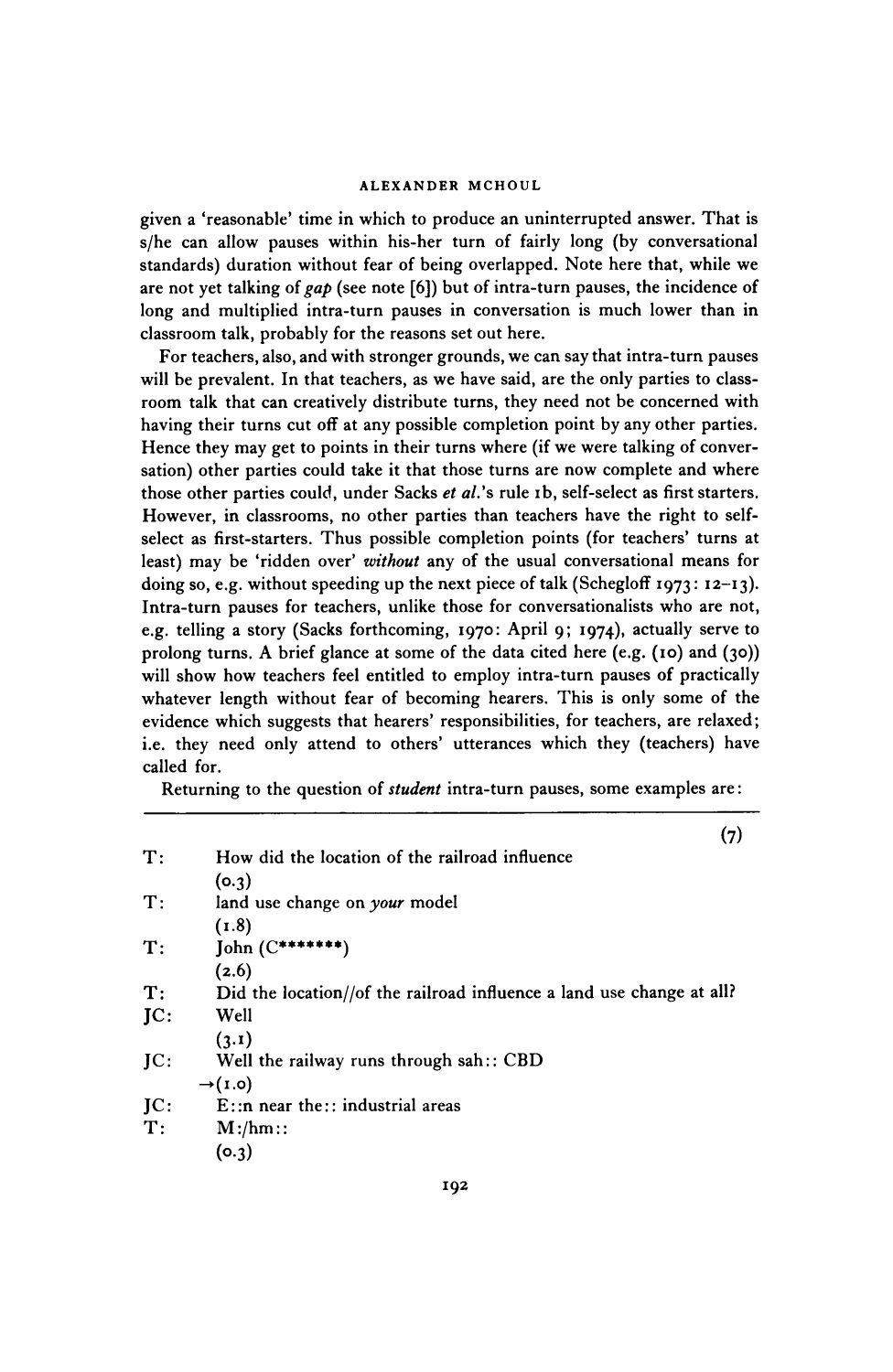| JC:            | And ah                                                         |
|----------------|----------------------------------------------------------------|
|                | $\rightarrow$ (2.8)                                            |
| JC:            | Well                                                           |
|                | $\rightarrow (2.1)$                                            |
|                | $(5B7-125/H: 146-56)$                                          |
|                | (8)                                                            |
| $\mathbf{T}$ : | What was one particular theory that we - dealt with Elizabeth? |
|                | (2.1)                                                          |
| E:             | Pard'n                                                         |
| $\mathbf{T}$ : | One theory o:: f internal patterns - of cities                 |
|                | (2.0)                                                          |
| E:             | E: m                                                           |
|                | $\rightarrow$ (0.3)                                            |
| E:             | Uh::                                                           |
|                | $\rightarrow$ (0.2)                                            |
| E:             | The wa- the zoning one                                         |
|                | $(5B7-125/H: 178-83)$                                          |
|                |                                                                |

**Now the way this system operates so as to maximize the potential for gap is the following: In that only one student may be selected to answer a question, upon being selected that student may then warrantably take it that no other will start a turn at talk at that transition point. This being the case, he may take, right there and then at a turn-initial position, a 'time-out' to think about the answer he will produce.10 Normally, for conversation, 'time-outs' have been taken to refer to side-procedures or side-sequences that go on during some other form of talk, that form being resumed at their close (Sacks 1967: November 9; Jefferson 1972, I973b). Jefferson (1973b: i6) has located 'time-outs' in this way:** 

**(.. .) something which can be seen as the Ongoing Talk is stopped while these events occur, and then resumed afterwards.** 

**For classroom talk, then, we can locate a silent 'time-out' as a piece of silence which occurs as a pause for thought between some pieces of ongoing talk. Examples of time-outs are:** 

 $(2)$ 

| $\mathbf{T}$ : | Right 'v you- have you mentioned multiple | 191 |
|----------------|-------------------------------------------|-----|
|                | (o.8)                                     |     |
| $\mathbf{T}$ : | units                                     |     |
|                | $\rightarrow$ (0.4)                       |     |
|                |                                           |     |

**<sup>[</sup>io] Hence we have grounds for saying that, in this case at least, the silence is 'owned' i.e. heard as this-student's-silence.**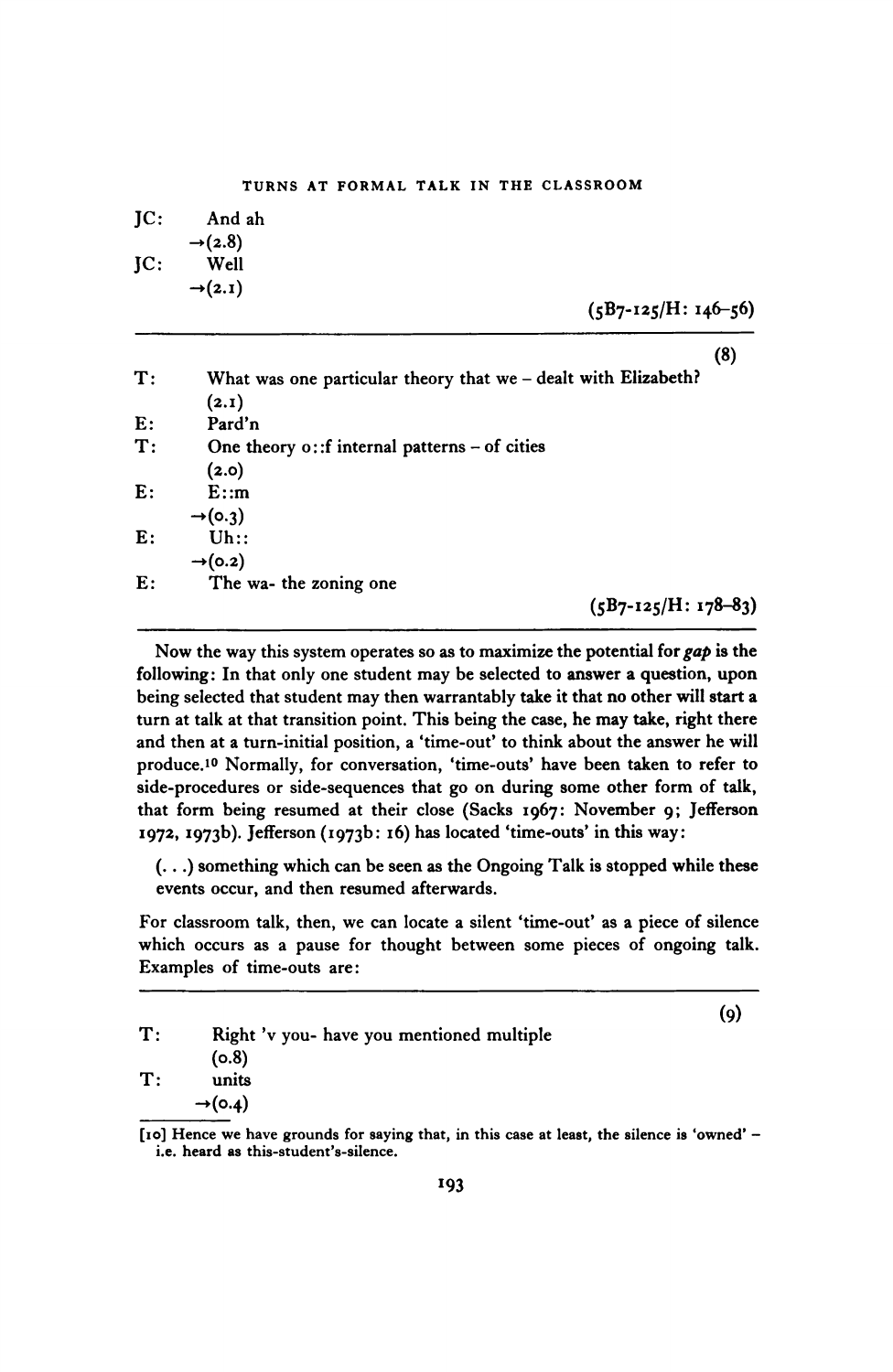| J:     | Yeh – right on the outskirts of the//(,,,,)] |  |
|--------|----------------------------------------------|--|
| $\sim$ |                                              |  |

 $( ): ( , , , , )]$ 

|                    |                                                             | (10)                |
|--------------------|-------------------------------------------------------------|---------------------|
| $\mathbf{T}$ :     | C'n anyone see $a$ – pattern developing for the             |                     |
|                    | (0.6)                                                       |                     |
| T:                 | commercial                                                  |                     |
|                    | (1.7)                                                       |                     |
| $\mathbf{T}$ :     | activities                                                  |                     |
|                    | (2.4)                                                       |                     |
| T:                 | $\omega/M$                                                  |                     |
|                    | (0.4)                                                       |                     |
| $\mathbf{T}$ :     | Leanne                                                      |                     |
|                    | $\rightarrow$ (0.5)                                         |                     |
| L:                 | Well $\lceil$ um                                            |                     |
| T:                 | s'er any set pattern?                                       |                     |
| L:                 | Well mosta the commercial                                   |                     |
|                    | $(5B7-125/H: 217-24)$                                       |                     |
|                    |                                                             | (11)                |
| $T$ :              | Now Tom what makes that a region what makes that dist- mor- |                     |
|                    | distinctive from the rest a the country                     |                     |
|                    | $\rightarrow (1.2)$                                         |                     |
| $\left( \ \right)$ | @ ((whispers)) Delta                                        |                     |
| Tom:               | Well the river breaks up n to a delta $-$ so (<br>1         | $(5B7-003/H: 33-6)$ |
|                    |                                                             |                     |
|                    |                                                             | (12)                |
| T:                 | If somebody said that's Mount Tom Price where is that?      |                     |
|                    | $\rightarrow$ (2.5)                                         |                     |
| Q:                 |                                                             |                     |
| R:                 | West [ern Australia<br>Western Australia                    |                     |
|                    |                                                             | $(5B5-040:61-3)$    |
|                    |                                                             | (13)                |
| $\mathbf{T}\colon$ | M:                                                          |                     |
|                    | $\rightarrow (1.0)$                                         |                     |
| X:                 | ) surface water                                             |                     |
| $T$ :              | Not very much surface water                                 |                     |
|                    |                                                             | $(5B5-040:86-8)$    |
|                    |                                                             |                     |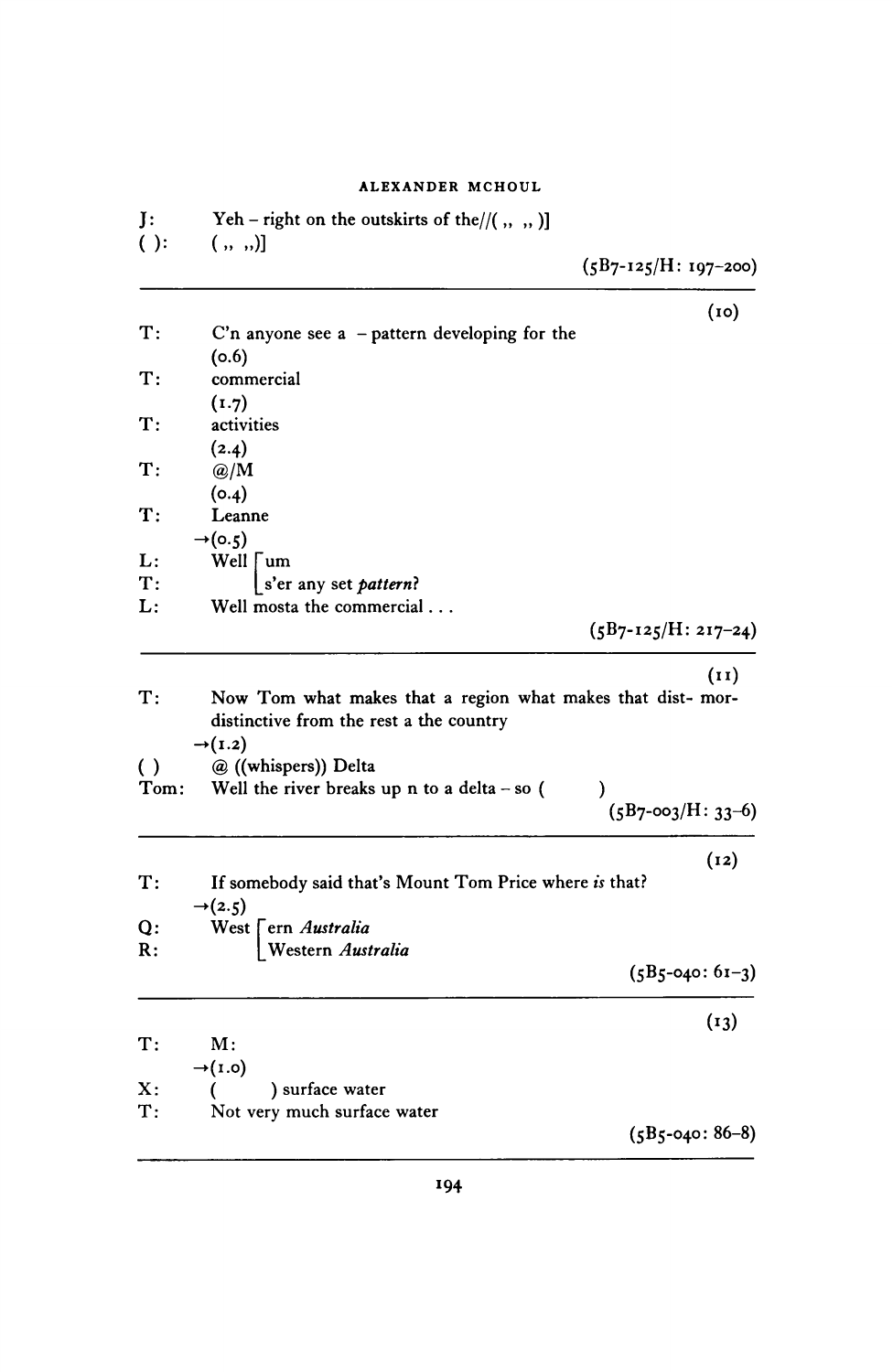| T:<br>$( )$ :   | Tributaries come into a river what comes away from it<br>$\rightarrow (1.0)$<br>Dis [tributaries |                     |
|-----------------|--------------------------------------------------------------------------------------------------|---------------------|
| $\overline{()}$ | $ $ <i>Distributaries</i>                                                                        |                     |
|                 |                                                                                                  | $(5B7-003/H: 43-5)$ |
| $\mathbf{T}$ :  | All right $-$ wh- what sort things $-$ mu- give that area distinctive<br>nargonality Datar)      | (15)                |

**personality Peter?**   $\rightarrow$ (1.2) **P: M::: e::::r er s- flat (5B7-oo3/H: 81-3)** 

**Such time-outs have involved with them the problem that, if they are heard as 'too long', the teacher may warrantably decide that the student-selected has not heard/understood etc., the question asked, and s/he may go on to repeat the question (in the case of not hearing) or re-phrase the question (in the case of not understanding). This is in accord with rule (III). An example is:** 

**(i6)** 

 $(14)$ 

| T:            | Oh I wouldn't like that. What about these people?    |
|---------------|------------------------------------------------------|
| G:            |                                                      |
| T:            | They $- d$ 'you think $- d$ 'you think they're glad? |
|               | $\rightarrow$ (3.0)                                  |
| T:            | D'you think they're glad?                            |
|               | $\int$ Yeh                                           |
| $\frac{G}{K}$ | Yeh                                                  |
|               | $(AU \text{ oo } I/2: 564-569)$                      |

**This is presumably also the case in (7) above where the teacher gives JC a time-out of 2.6 seconds. In this time JC has not begun his answer and the teacher takes this as evidence of his not hearing, understanding, not knowing how to answer, not having an answer etc. The teacher then gets part way through his repeat (just far enough for JC to realize that he is doing a repeat) when JC is able to use a device to show that he is now going to (is able to) produce an answer. (However, see data to note [9]). This device is 'Well'. It shows that an answer has been embarked upon and that JC can then go on to 'take his time' to produce that answer, using the intra-turn pauses for thought we have mentioned.** 

**In the data, we have some evidence of students attempting to shift the 'timeout' from its position as turn-initial to a position which makes it an intra-turn pause. This occurs mostly once a repeat has been faced or is partly begun or**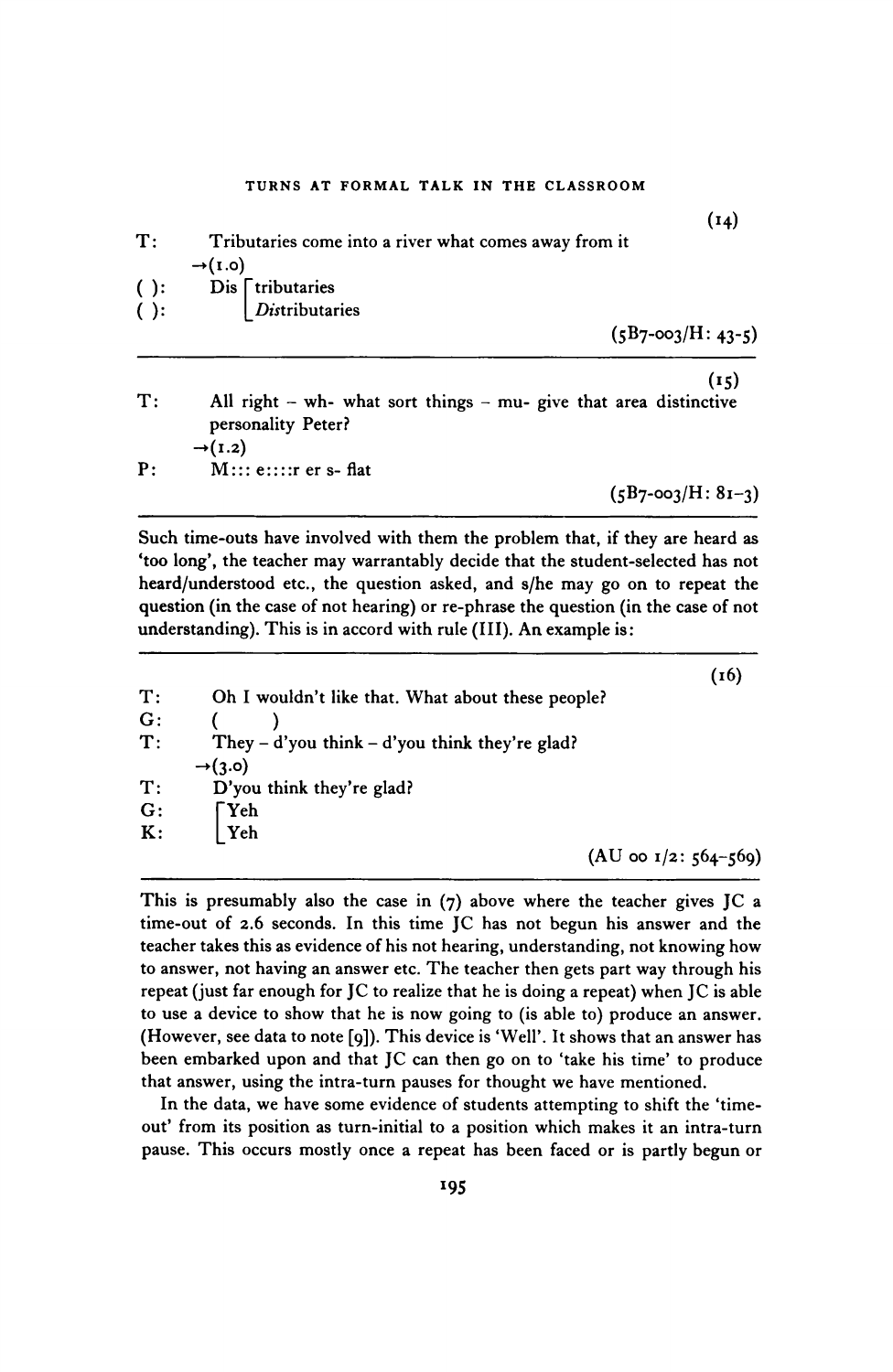**where the student has had a turn-initial time-out already (e.g. (I7)). JC's 'Well' is such an example, he having already had to face part of a first repeat. Leanne's 'Well um' in (io) is another, she possibly having anticipated the first repeat, 'S'er any pattern?' having had a turn-initial time-out already. The point here is that if a student is able to show s/he's understood the question through some device which can be pre-positioned on to any forthcoming answer whatsoever, the possibility of a (second) repeat is avoided and the time-out thereby side-steps the attribution of the meaning 'hasn't heard/understood/etc.' to the silence which may not be the meaning the student intends it to have. Devices such as 'well', 'uhh' etc., therefore exist as an answer to the problem of the ambiguity of silences, this problem being generated by the following of certain paths through the rules. That such devices do not, as in conversation, function so massively as gap-avoiders (cf., Sacks forthcoming, ch. 2: gff.) is evidenced by their occurring largely in the face of first repeats, or once a turn-initial time-out has already taken place, as in the following examples.** 

| T:             | All right – wh- what sort things – mu- give that area – distinctive<br>personality Peter? | (17)                  |  |  |  |
|----------------|-------------------------------------------------------------------------------------------|-----------------------|--|--|--|
|                | (1.2)                                                                                     |                       |  |  |  |
| P:             | $\rightarrow$ M::: e::::r er s- flat                                                      |                       |  |  |  |
|                | (0.8)                                                                                     |                       |  |  |  |
| P:             | e::::::r                                                                                  |                       |  |  |  |
|                | (0.5)                                                                                     |                       |  |  |  |
| ${\bf P}$ :    | ts $got//s$ ( $\qquad$ [swampy)                                                           |                       |  |  |  |
| T:             | Ts flat land]                                                                             |                       |  |  |  |
|                |                                                                                           | $(5B7-003/H: (8I-7))$ |  |  |  |
|                |                                                                                           | (18)                  |  |  |  |
| $\mathbf{T}$ : | Leanne                                                                                    |                       |  |  |  |
|                | (0.5)                                                                                     |                       |  |  |  |
| L:             | $\rightarrow$ Well $\lceil$ um                                                            |                       |  |  |  |
| $\mathbf{T}$ : | s'er any set pattern?                                                                     |                       |  |  |  |

**One use of such a device to avoid gap (as in conversation) can be found in N's utterance in (22).** 

**(5B7-125/H: 221-3)** 

To conclude:<sup>11</sup> silent time-outs appear to be marks of formality, occurring in **(and being partly constitutive of) formal situations for members. To attempt to** 

<sup>[11]</sup> Another source of gap in classroom talk, the hand-raising phenomenon, is not dealt **'with here but is handled in a later section as this phenomenon also figures as a device for minimizing overlap.**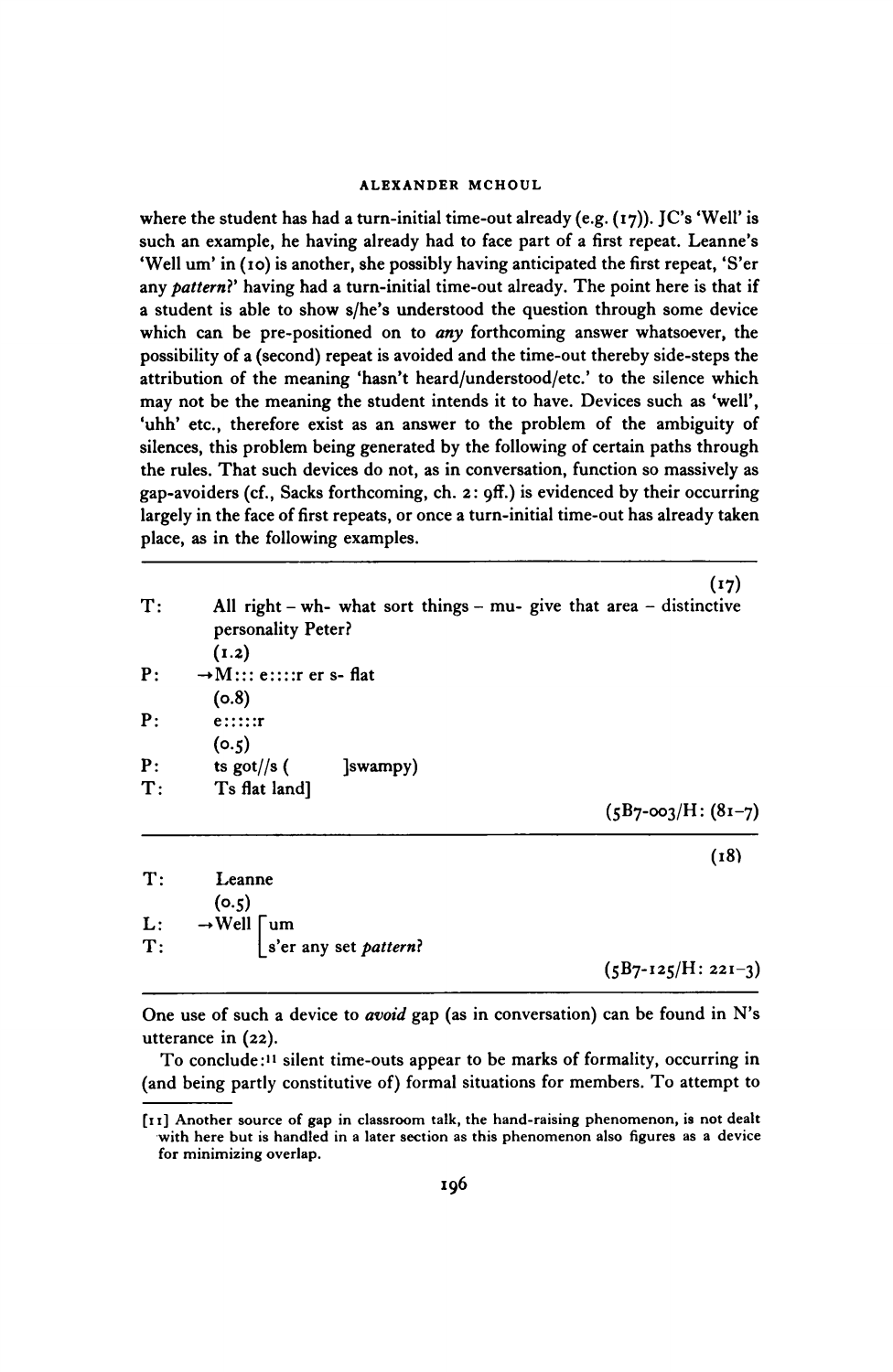**give or gain a silent time-out in informal talk would be, I assume, to introduce a certain formality in that the one 'giving' (in and through the very act of giving) would be setting him/herself up as the director of talk. While it may be permissible, indeed required, in informal conversation that one insist that the partyselected-to-answer does in fact answer in the face of competing answerers, it is my suspicion that to use some device to maintain a gap for a specific other's time-out is, in conversation, to set oneself up as a director of talk. We need only think of what the social identities of the parties to the following, hypothetical, piece of 'talk' could be:** 

| $\mathbf{x}\colon$ | What do you think Y? |
|--------------------|----------------------|
|                    | (o.3)                |
| Z:                 | Uh. I                |
| $\mathbf{X}$ :     | Not you Z            |
|                    | (0.2)                |
| $\mathbf{X}$ :     | Y?                   |
|                    | (0.6)                |
| $\mathbf{Y}$       | Well, uh             |
|                    |                      |

**Point (2a): The potential for overlap is minimized in that the possibility of the**  teacher (or a student) 'opening up' the talk to a self-selecting student first starter is not **accounted for. One source of overlapped turns in informal conversation is the frequent occurrence of competing first starters when the current speaker has not selected some specific party to take the next turn. Typical occurrences of such 'opening up' techniques in informal conversation are: 'Isn't that a good idea?', 'Aren't I right?', 'Shall we?' At these points, and at any completion point where no one in particular is selected, any next starter may begin a turn, this under Sacks et al.'s rule i(b) cited earlier. The usual way conversationalists can repair such occurrences as when two equi-first starters for the next turn begin simultaneously is for one of these starters not to speak to completion, thereby letting the other 'have the turn'. However, given the rules for classroom talk set out above, there should be no occasion for either this phenomenon or its reparative techniques to occur.** 

**Yet there are many instances in the classroom data at hand to suggest that 'violations' of this kind do occur; we have already seen one occurring in (i6) for example. But, as we would expect, the particular reparative techniques for dealing with such occurrences are not identical to those used in informal talk. Our expectation is grounded on the following: Sacks et al.'s rule i(b) actually allows for situations of equi-first simultaneous starts while our rules for classroom talk are geared to avoiding it. Added to this, we may take into account the fact that the actual amount of potential first starters in classrooms is likely to be (assuming we are not talking here of small groups) much greater than that for**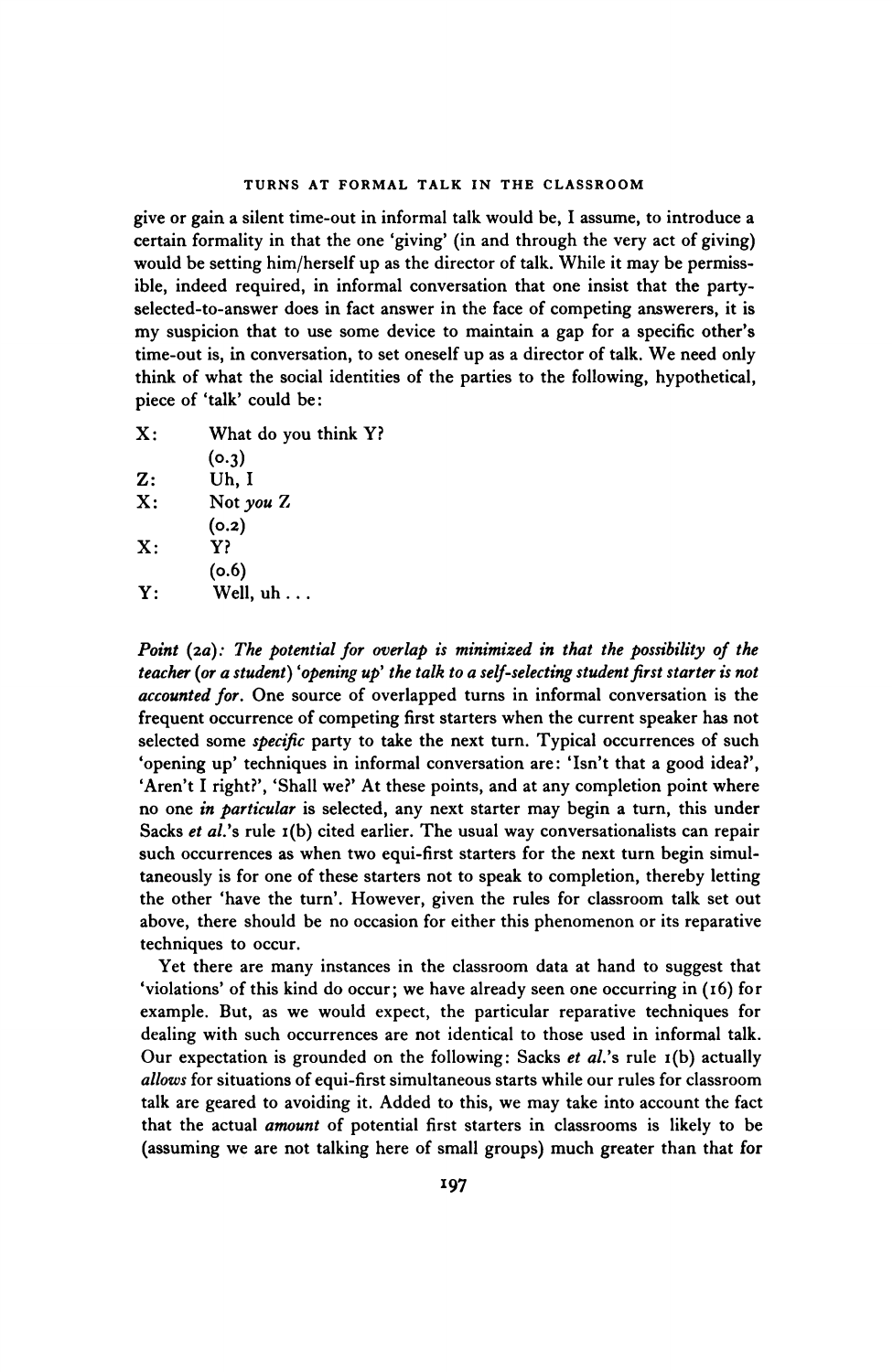**informal talk. The one-at-a-time and only one-at-a-time rule has, for classrooms, the added facility of avoiding 'outbreaks' of simultaneous multi-party talk, that is of ten-or-twenty-at-a-time, in short of disorderly discourse. To begin with, then, let us consider a major breakdown of this kind before going on to other 'violations' and their reparative techniques. Nineteen minutes and 54 seconds through the video known as 5B5-o40, the teacher having asked the class to give some instances of the recreational activities required for a new mining town, we come across the following piece of data:** 

 $(n_0)$ 

| Class:         | [((reading out randomly from lists, making up candidate activities.                                                                          |
|----------------|----------------------------------------------------------------------------------------------------------------------------------------------|
|                | Most of the class are talking at once))                                                                                                      |
| $T$ :          | So there's                                                                                                                                   |
|                | (4.0)                                                                                                                                        |
| T:             | Up to around ten is there? Ten diff'rent – sorts of (                                                                                        |
| Class:         | ((continues to read from lists etc.))                                                                                                        |
| $B$ :          | (more)                                                                                                                                       |
| $C$ :          | (yes)                                                                                                                                        |
| $D$ :          | (more than that)                                                                                                                             |
|                |                                                                                                                                              |
|                |                                                                                                                                              |
|                |                                                                                                                                              |
| $\mathbf{T}$ : | Yes [[looks at E']] [[raises both arms diagonally and presents palms<br>and outstretched fingers to the class]] Wait a minute, one at a time |
| $E$ :          | On the board you need air conditioning because - during December<br>until April it's the a- the air conditioning makes (                     |
|                | $(5B5-040:18-18s)$                                                                                                                           |

**The source of these troubles is not hard to locate; it centres around the use of 'you' in English. Often teachers will use 'you' as a generic terms for the whole class. E.g. 'I want you to have a - look at this please' (5B5-o4o: 2), 'Can you suggest what it is?' (5B5-o40: 7), 'Some a the in - interesting points (0.5) th't you should've (2.5) discover'd' (5B7-I25/H: 7-9). These utterances can form question prefaces, i.e. they get put into the talk just prior to questions in the form of: 'You see this and this? Well what are the main factors in. . . ?' Now, if these utterances are not carefully handled, e.g. by the insertion of names into the question-part, it can sound as if any student having an appropriate answer may start up and give an answer. This is the case with (I9) above where the teacher has asked something like 'What are some of the recreational activities required for a new mining town?'12 What the teacher then wants to be able to do** 

**<sup>[</sup>I2] The actual question is not available from the materials at hand.**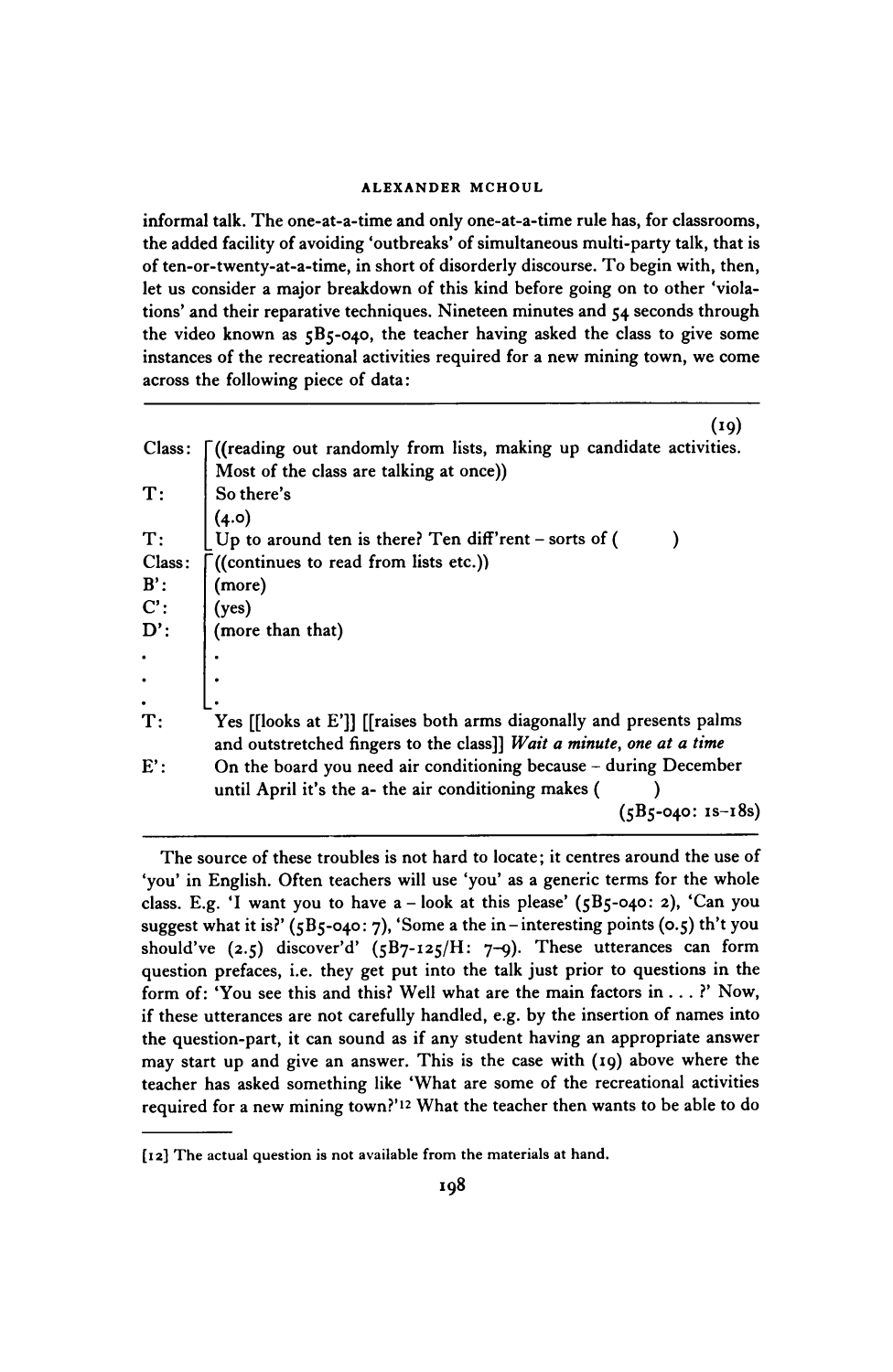**is to get one or two activities from a few selected students in turn and list them**  on the board. The absence of the insertion of a name, or names into the question **means that the 'you' (intending the whole class) is carried over from the question preface which sets the scene for that question. The result is the 'chaos' we find in (i9). Now the interesting thing to note here is that, even prior to the teacher's imploring of the class to return to a one-at-a-time format, the many-talking-atonce finishes: i.e., it ends as soon as that format is returned to through the teacher addressing one selected student with 'Yes [[looks at E']]'. The point is that instructions to return to the format cannot be made until there is an audience for such instructions; the relating of the rules 'Wait a minute, one at a time' may, if there is not already a suitable silence on the part of the class, not be heard, be taken as a general part of the many-talking-at-once etc. This is indicative, then, for the way repair gets under way in classroom situations. The rule-of-thumb appears to be: Get back to normal procedure as soon as possible by doing something normal (rule guided) rather than by invoking the rule(s) explicitly. The invocation of the rule(s) can then be done as a 'reminder'. (Note also here that the gestural work the teacher does is well placed in that it gets attention without contributing to the many-at-once). In our following analyses we shall be looking at how re-normalizing acts as a reparative technique for 'no overlap' violations.** 

**Prior to looking at some examples, however, it may be necessary to attempt to ascertain what is to count as a violation and what is not. Here we should be mindful of Sacks' (forthcoming ch. 3: 55) warnings about attributions of violations to social actors:** 

**Assertions that participants are engaging in violations are problematic in the ways that assertions that participants are engaging in errors or irrational actions are problematic. They may suffer from the possibility that the asserted failings are ways that an analyst, having himself failed to correctly analyze what has been happening, turns that failure of his into a resource by claiming the failing as that of the actors he is studying. What is to be the evidence one will admit as contrary to one's proposed analyses?** 

**Now what we are looking for initially as a 'violation' is some example of student self-selection as this has been talked of above as a potential prime source of overlapped turns. One way to look for such a violation might be to look through our transcripts to see if, at the end of some turn it appears that a student speaks next without having been selected to do so by the teacher. I now want to suggest that this sort of 'mechanical' procedure will not yield us the desired fruit. Take the following piece of data:** 

**(20)** 

**T: E :r fire station - which possibly should be - located in the suburbs so y'd be wrong if y' had all y' public buildings in the CBD - y'd**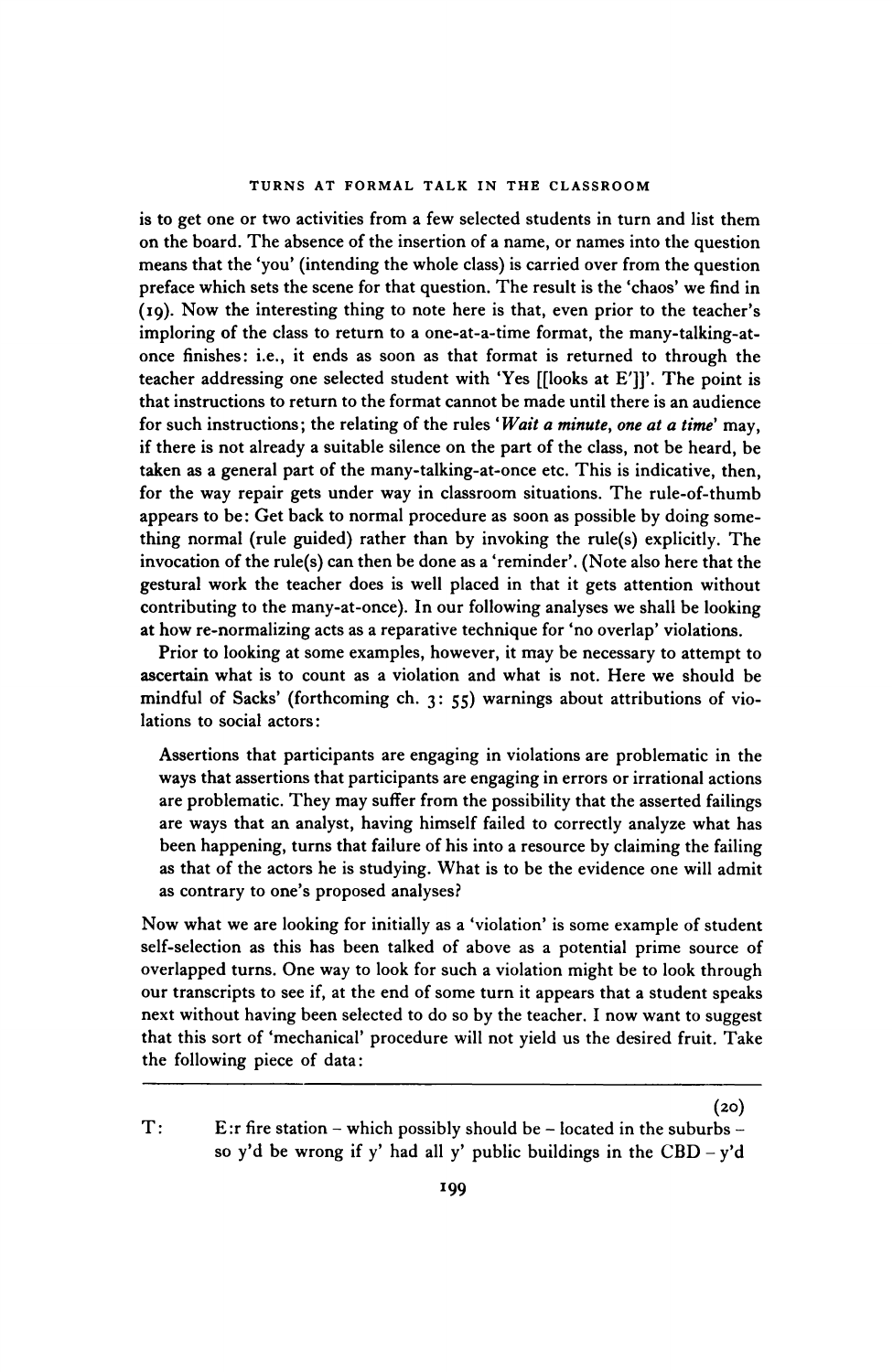|                | probably be wrong if $y'$ had e::::: r a great dispersal of $y'$ public  |
|----------------|--------------------------------------------------------------------------|
|                | buildings                                                                |
| Lois:          | The university also would be away from the $s::$ city centre (a bit) too |
| $\mathbf{T}$ : | Why's that Lois?                                                         |
| Lois:          | Oh th's just more space out there I s'pose                               |
|                | $(5B7-125/H: 129-36)$                                                    |

**Here Lois seems to self-select spontaneously. However there are certain clues in the video which would substantiate the claim that the teacher selects her to speak by non-verbal means, e.g. by pointing, nodding, etc. in response to some claim (again non-verbal) by Lois that she has a point to make, e.g. hand-raising, finger-raising etc. These are: the camera operator appears to be able to anticipate her turn here by including her, towards the end of the teacher's turn, at the periphery of a shot which contains several pupils attending the teacher's turn, but which excludes the teacher himself. Any handraising on Lois's part or nodding on the teacher's part would be unnoticed by the analyst/viewer (but not necessarily by the camera operator). One of the students in view has her back to Lois and is looking at the teacher during most of his turn, but this student then turns round to look at Lois slightly prior to her (Lois's) turn. Various others in view also anticipate her turn in this fashion, though none so obviously as she who turns her**  head through **180<sup>°</sup>** to do so. In that this student's gaze is directed at the teacher, **it must have been he who has given the cue for Lois's impending turn, and he must, likewise, have done it in a way which does not show up on the audio transcript. The present viewer/analyst's interpretation of these evidences is that it is public knowledge for those on the scene that Lois is about to take a turn here and that self-selection does not in fact take place; i.e., we are not dealing with a**  case of violation.

**This brings us to the phenomenon of hand-raising generally, to the problems it raises and solves and to its position regarding gap and overlap. The following is not an atypical case of hand-raising:** 

|              | (21)                                                                          |
|--------------|-------------------------------------------------------------------------------|
| T:           | Now without <i>reading</i> $-$ the bit on the bottom, some of you can some of |
|              | you can't, can you suggest what it is? - what's going on here                 |
|              | $(1.5)$ [[hands go up]]                                                       |
| $\mathbf{T}$ | Yes                                                                           |
| $A$ :        | Mining                                                                        |
|              | $(5B5-040:6-10)$                                                              |

**Now I presume that there is an interest for teachers in having the attention of their students. One way of doing this is to have students answer questions on the lesson's topic(s), i.e. to have the burden of 'discovering' knowledge distributed**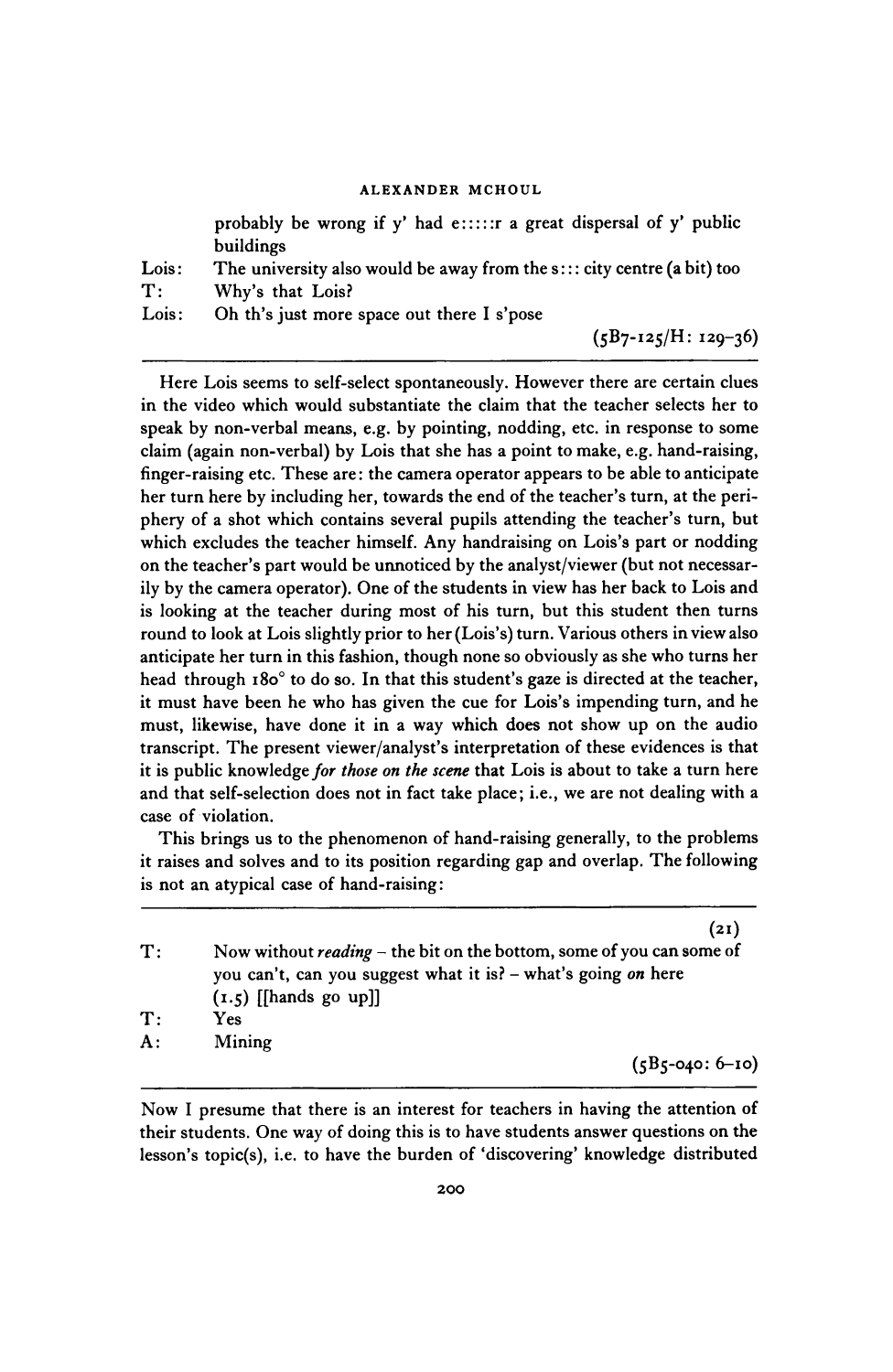**among those assembled so that any party present will have to attend the lesson's ongoing course in order to be able to answer any question(s) put his/her way. However, the distribution of this burden need not necessarily be random. At the point at which initial or new topics are introduced, there is a certain problem involved in having just anyone answer a question. If a teacher intends to set the scene for some topic (say at the start of a lesson), where the answers to questions turn not on the lesson-so-far (i.e. on the relatively 'esoteric' 'new' knowledge presented in it) but on what anyone would expectably know, then there is, for teachers, the problem of getting only one of those with an answer (wishing to answer) to in fact answer. Having someone without an answer (not wishing to answer) forced into providing one may be a lengthy and complex business involving the re-phrasings and repeats we talked about earlier - when, characteristically, scene-setting should go smoothly and uncomplicatedly. Added to this is the embarrassment involved in getting persons to provide 'obvious' answers. We feel that only those prepared to do so should 'have' to do so. Now if a**  teacher is holding up a picture (as she is at the start of  $5B5-040$ ) of a scene which **is obviously a mining scene and wants to get the topic 'mining' under way - and**  further wants to get it under way in a participatory way – then she is faced with **the problem of finding out who among 3o-odd students is prepared to actually say 'Mining'. Again she can't simply ask the question and await any-comer, for reasons discussed re. (I9) above. What she has to find is a knowing-and-willing answerer. This problem can be solved by having those in that category put up their hands and selecting from those hands, sometimes by equally gestural means, sometimes by naming, sometimes by a combination of both, some answerer. This avoids the situation where any-comer from the group 'knowingand-willing' can be an equi-first starter with any other. It also avoids possible overlaps from answerers who are 'guessing'. Hence the problem of overlapped turn beginnings is by-passed.13** 

**Where the answer to the question turns on what is thought to be some piece of esoteric knowledge, the teacher is safer in inviting any-comers and may feel less afraid of having quite so many equi-first starts. Indeed there is most likely the minimal case where the piece of knowledge required is expectably known by only** 

**<sup>[13]</sup> The technique of hand-raising, it might be argued, can be seen as a blurring of the sharp (conversational) distinction between the two aspects of the Turn-Allocation Component, i.e. between 'current speaker selects next' anid self-selection (Sacks et al. I974: 705). In one sense, the student who raises his hand can be said to self-select, depending on competition from other hand-raisers, but it could just as well be said that, as no actual talk takes place, current speaker (the teacher) selects from the hand(s) raised. On one hand we should have to enter gestural data into the turn-taking rules, on the other we should have to exclude them. On the use of one gestural technique (gaze) in conversational turns at talk see Goodwin (I975). It might be best to treat hand-raising analogously with the picking up of a telephone receiver by one called on the telephone, that is in terms of summons-answer techniques (Schegloff I968: io8o ff., 1972: 76 ff.), although this is not the place to debate this issue.**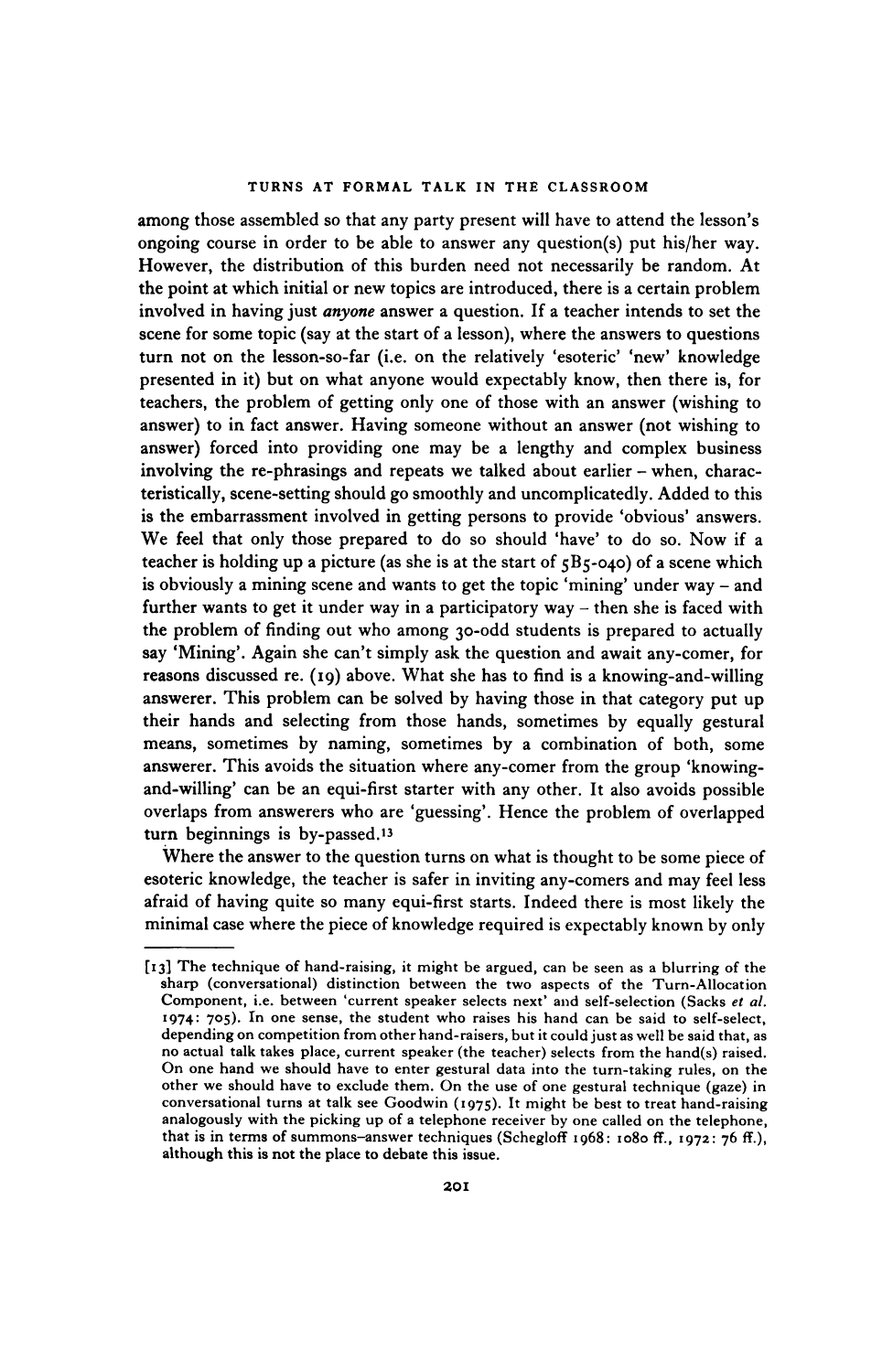**one student. Thus, in this case, 'opening up' is another technique for selecting one and only one (the appending of a name here being optional if the teacher knows which one it is that has the knowledge). In any case, there can be a certain relaxation of the 'avoidance of overlap' rule if only a minimal amount of simultaneous first-starting is expectable. For teachers, the problem with taking this on is that the phenonmenon of 'guessing' or 'guessed first-start answers' can lead to more equi-first starts than anticipated. If this occurs then it may be felt best to get back to a normal procedure such as hand-raising, where the group of hand-raisers becomes those now no longer prepared to guess but who have an idea of 'what the teacher has in mind'. The following is an example:** 

|                |                                       | (22)                 |
|----------------|---------------------------------------|----------------------|
| $T$ :          | Where does BHP get its iron ore from? |                      |
|                |                                       |                      |
| I:<br>J:<br>K: |                                       |                      |
|                |                                       |                      |
| T:             | Doesn't                               |                      |
| K:             | (New South Wales)                     |                      |
| L:             | (used to)                             |                      |
| M:             | $Do:$ :es                             |                      |
|                | (1.0)                                 |                      |
| $T$ :          | You're guessing                       |                      |
|                | (2.0)                                 |                      |
| $T$ :          | How bout South Australia              |                      |
|                | (2.0)                                 |                      |
| T:             | Y' heard of-                          |                      |
|                | [[hands raised]]                      |                      |
| $T$ :          | $Hm$ :?                               |                      |
| N:             | $U$ ::m Iron Knob                     |                      |
| $T$ :          | Iron Knob a:::nd?                     |                      |
|                | Class: Iro n Baron                    |                      |
| Class:         | Iron Baron                            |                      |
|                |                                       | $(5B_5$ -040: 39-54) |

**Now here I presume that the teacher has an interest in co-producing the knowledge 'BHP gets its iron ore from Iron Knob and Iron Baron'. She can anticipate that this is a fairly esoteric piece of knowledge given her 'audience' and that, therefore, the potential for an outbreak of many-at-once is considerably reduced should she open up to any-comer. What happens, however, is that a number of (three) guesses ensues which she is not prepared to let stand as the co-produced knowledge ('Doesn't'). This utterance, 'Doesn't', in fact acts as a repair on the many-at-once occurrence prior to it and the next three utterances** 

**202**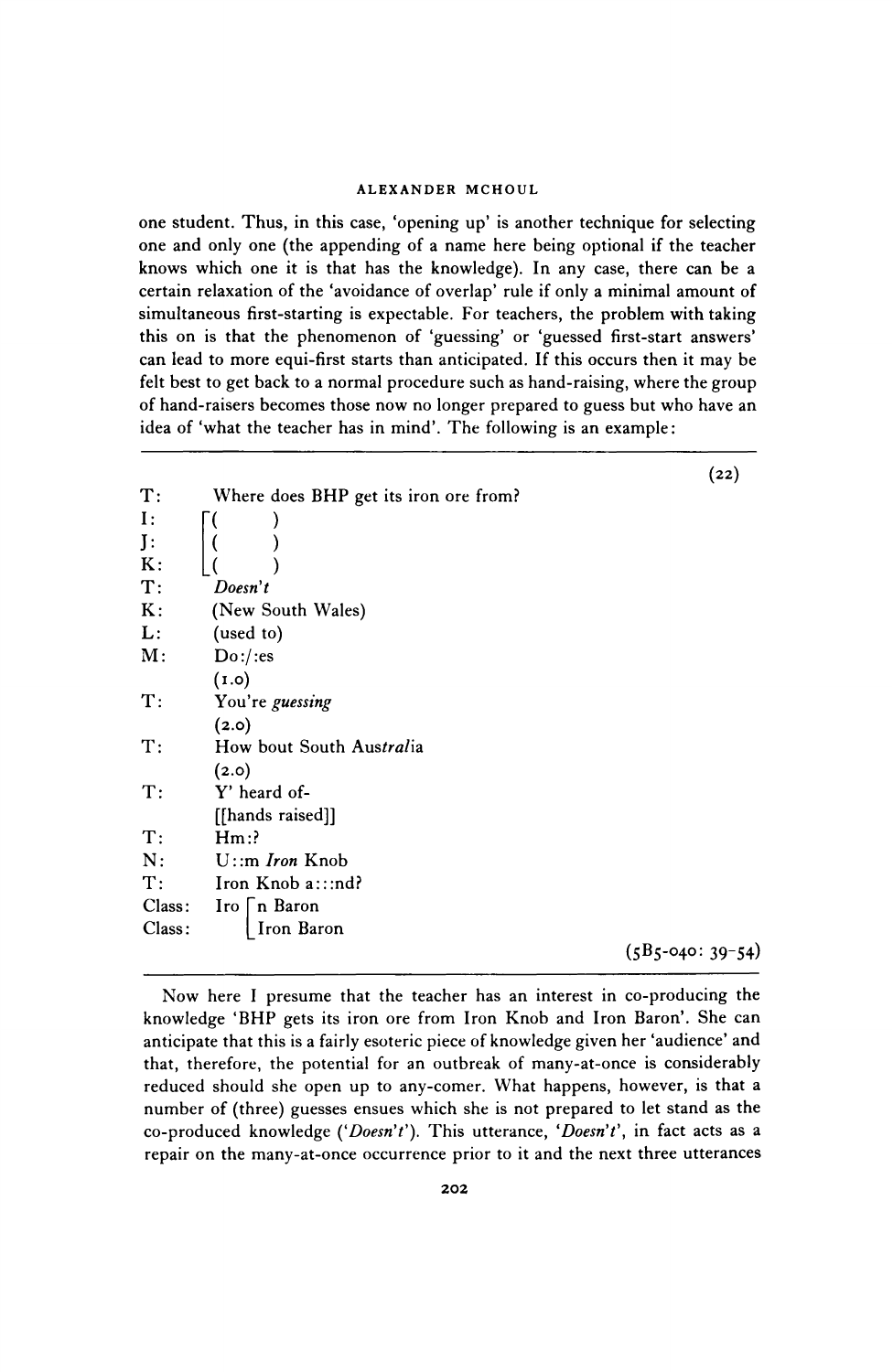**(those of K, L and M) come in sequence, not overlapped, one of these being a further guess and the other two re-affirmations of some previous guesses.**  However, repair has not been fully effected yet for K, L and M's utterances stand **in breach of the one-and-only-one-student rule. By ignoring these utterances and leaving a gap of i.o seconds, the teacher is then able to fully repair all of the**  utterances of I, J, K, L and M by displaying their position *vis-à-vis* the desired **co-produced knowledge ('You're guessing'). In order that some student may be able to find 'what the teacher has in mind', the teacher then narrows the range of guessables ('How bout South Australia') and is about to remove the stipulation of co-production by giving the answer herself ('Y' heard of-') when a number of hands are raised - a normal procedure acknowledging her previous reparative work - and she can select an answer with 'Hm:?' N (the student selected) then has an interest in not employing any time-out in the face of (a) the competition from other hand-raisers and (b) the previous 'threat' of having the knowledge non-co-produced and so employs a device to maintain his turn, 'U::m', while preparing an answer, 'Iron Knob'. Now this pair of places (Iron Knob and Iron Baron) is one of a small set of place-names which come in pairs such that one expectably finds one with the other. It ranks in this respect with many paired names which are not place-names, e.g. bread and butter, fish and chips, house and home, and with the few which are place-names, e.g. Kalgoorlie/Coolgardie, Missouri/Mississippi. It might also be noted that many of these pair-parts, especially the place-names, have phonetic parallelism binding their association. So, given this particular case in hand, the teacher can then be confident that if she opens up the completion of the pair to any-comer she may get many overlapped beginnings but that these overlapped beginnings will all contain the same content and the possibility of a disorderly outbreak of many-at-once is considerably reduced; i.e., she is unlikely to get overlapped beginnings such as 'Whyalla', 'Port Augusta', 'Buckleboo' or 'Kimba' (given that the class have - and she knows they have - atlases in front of them). Thus, the format which demands completion, 'Iron Knob a:::nd?', can be considered a minimal case where many-at-once is a 'safe' (orderly) consequence. (Others might be: 'Je parle, tu parles, il ... ?', 'John Kennedy, Lyndon Johnson and Richard ... ?'). And, despite some small difference in the timing of the completion, her completion demand does, in fact, prove 'safe'.** 

**Let us now turn to one of the few examples of student self-selection in the data. It should be noted that this example is from a small-group lesson (four parties including teacher) where the many-at-once phenomenon may have less disorderly consequences and where, even from a glancing inspection, the talk appears as far less 'formal' than in large (30+) groups. The reparative techniques we should expect, therefore, would be more of the order of not permitting 'purely' conversational exchanges to take place rather than of actually enforcing 'formal' exchange. Here is the data:**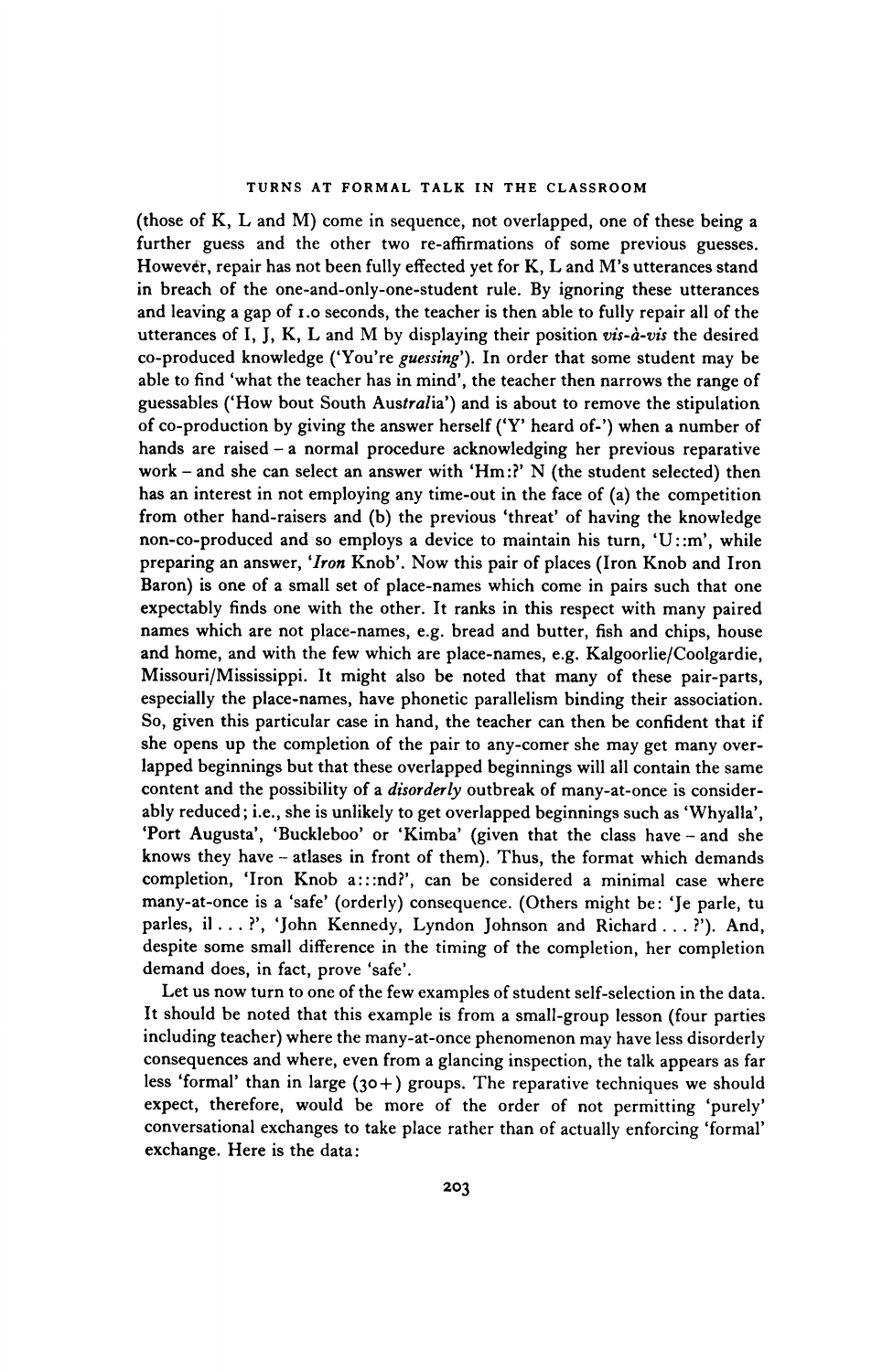|                | (23)                                                                                                                                 |
|----------------|--------------------------------------------------------------------------------------------------------------------------------------|
| $\mathbf{T}$ : | I tell you - I promise next week to tell you a ghost story, all right?                                                               |
| G:             | Yes. sir                                                                                                                             |
| $\mathbf{K}$ : | Yeh, I'll bring some records                                                                                                         |
| T:             | But we'll have to – we'll have to be – we'll have to be very quiet. Now<br>$erm - //ern$                                             |
| $\mathbf{K}$ : | Bring some records                                                                                                                   |
| T:             | $\begin{bmatrix} 1 \text{ dunno} wha - it depends on whether you - whether we do anything with the records afterwards \end{bmatrix}$ |
| H:             | Sir, sir]                                                                                                                            |
|                | $(AU oo1/2: 763-71)$                                                                                                                 |

**To begin with it should be noted that one of the orderly consequences of the turn-taking rules for classroom talk is that they permit and oblige the teacher and only the teacher to initially instigate a topic or topics and, from there on, to maintain or change that topic or topics. For conversation, however, any party may take an opportunity to change the 'topic we are on' if the current speaker does not construct his/her turn in such a way as to avoid a topic change. One way to change the 'topic we are on' in conversation is to produce a topically coherent utterance which is nevertheless 'on another topic'. An example from Sacks (I968: April I7) is the difference between (a) 'I was at County Line yesterday' and (b) 'I went surfing yesterday'. If I produce an utterance like (a), then the next speaker is far more constrained to talk about surfing (County Line being a place where people characteristically go to surf) than if I produce one like (b). If I produce one like (b) then the topic 'what we did yesterday' is also hearable as the 'topic we are on' and a topically coherent response may be 'I went for a ride yesterday' or 'I was at home yesterday', to give Sacks' examples. Now it appears that while G's first utterance in (23) is both topically coherent and on 'the topic we are on' in that it simply agrees with the teacher's promise as 'an acceptable thing to do next week', K's first utterance is rather like the response 'I went for a ride yesterday' in that it ignores the issue of acceptability/non-acceptibility of a ghost-story (demanded by 'all right?') and takes up the topic 'What we are going to do next week'. In conversation this would be a perfectly appropriate thing for K to do, given the way the teacher's turn has been constructed. (Alternatively, we could ground the appropriateness of K's utterance by saying that it transforms the non-acceptability response-option by furnishing an alternative 'thing to do next week'; transformations being ways in which conversationalists characteristically display that they have understood (cf. Sacks I967: November 9 and November 14). However, in the classroom situation, it is a different matter entirely. Not only has K self-selected and overlapped the teacher but he has also introduced a further conversational technique of changing (perhaps through a**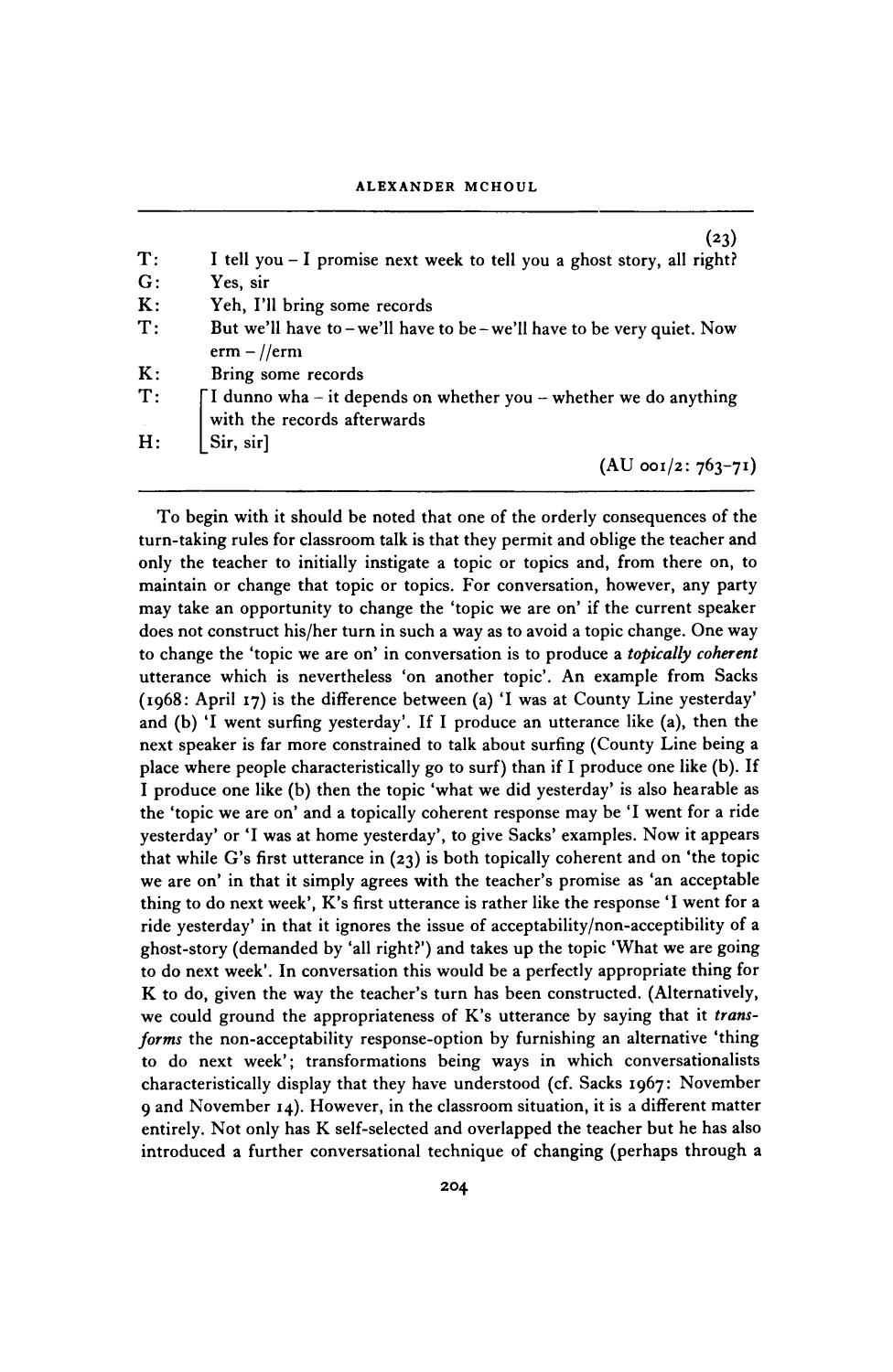**transformation) the 'topic we are on' presenting, thereby, a threat to the teacher's control of that aspect of the talk. The teacher must then take control of this'new' topic (treating it as a side-sequence to the main events of the talk). This he does**  with the constraint 'But we'll have to be very quiet'. However, before he can **return to the main events, 'Now' being a classic technique for doing this, he is cut off by K's instruction to G and H to 'Bring some records'. The way this utterance gets repaired is by the teacher not permitting a normal conversational practice to take place; i.e., when given instructions in conversation the usual way for the parties-so-instructed to respond is by talking to that instruction, to its acceptability/non-acceptability with such items as 'Okay', 'Yeh we will' or (negatively) 'That's a rotten idea', 'Why?' etc. in the very next turn. However the teacher, as it were, stems the tide of conversational practice (i.e. for G or H to answer would be for one student to have used a 'current speaker selects next' technique to select another) by making the topic 'bringing some records' one relevant to the educational goals in hand and himself (while it was not he who was addressed) taking the (conversational) opportunity to comment on the acceptability/non-acceptability of the instruction ('I dunno'). Conversationally, this is a violational procedure in that one not addressed by an instruction has no such rights or obligations. But, given the exchange system for classrooms, the teacher has greatest rights as first starter, which he here exercises. The peculiar conclusion we must draw from this data is that to move away from a conversationlike exchange system the teacher is obliged to actually do a (conversationally) violational utterance - i.e., for this case, and some others like it in the small group data especially, two wrongs do in fact make a right.** 

Point (2b): The potential for overlap is minimized in that the possibility of a student **using a 'current speaker selects next' technique to select another student is not accounted for. In this section I wish to briefly turn to the question of tag-positioned address terms. The brevity of the remarks is occasioned by the fact that the data at hand contain no actual example(s) of a student using a 'current selects next' technique to select another student; though we should keep in mind K's try in (23). I simply wish to point out that this common source of overlap in conversation (Jefferson 1973a) is minimized in the absence of student-selectsstudent turn constructions, at least with respect to presently available data, and to examine the overlap-potential of two ways in which it is employed.** 

**That is, when tag-positioned address terms are used in classrooms they are used either (a) by teachers selecting a student to speak next or (b) by students selecting teacher to speak next. Examples of (a)-cases are:** 

T: → Why there John? **(0.4)**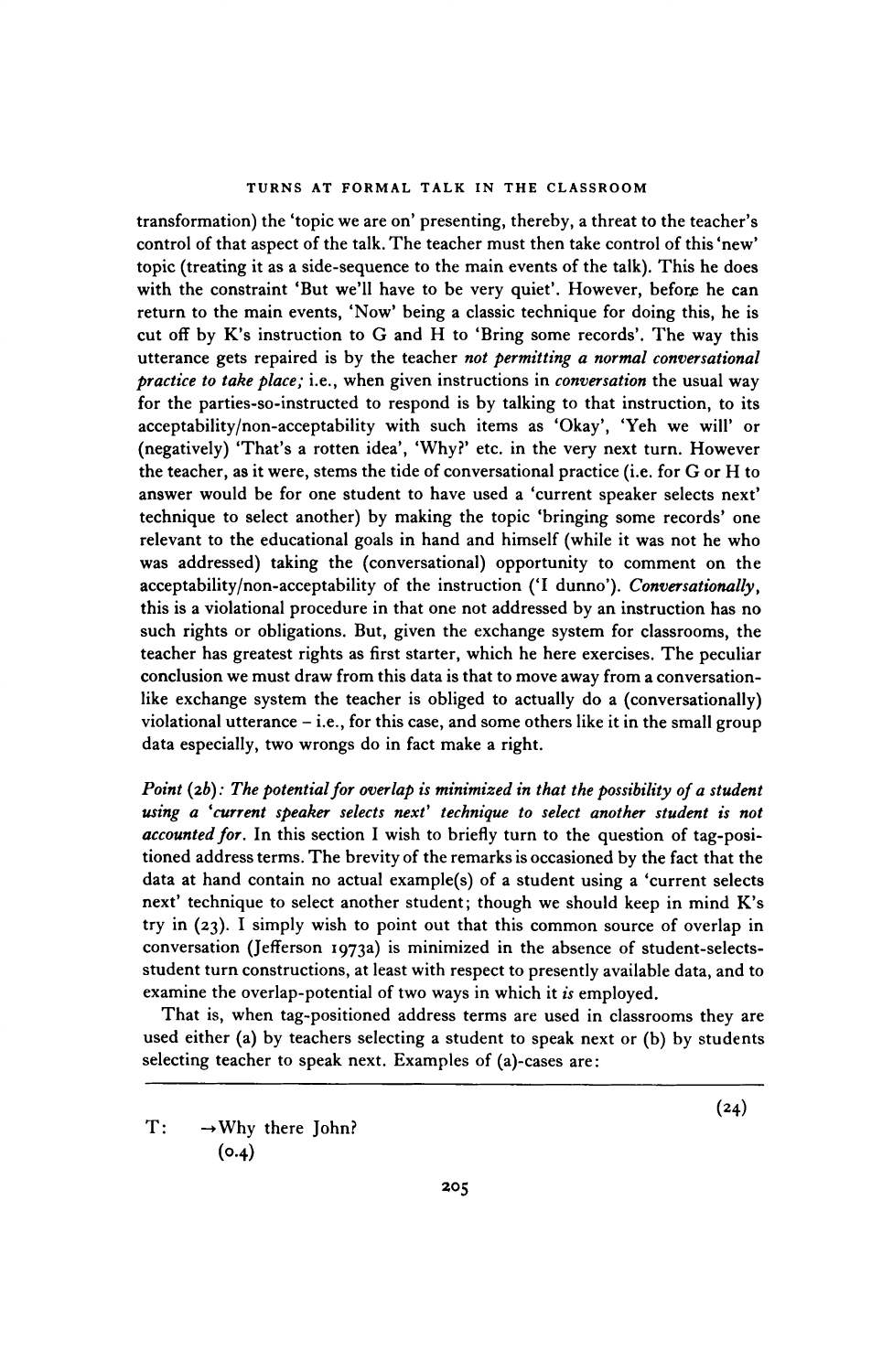| J:             | Because erm a man's probably worth more if he's got a lakeside<br>frontage $\ldots$                                                         |
|----------------|---------------------------------------------------------------------------------------------------------------------------------------------|
|                | $(5B7 - 125/H: 84-6)$                                                                                                                       |
|                | (25)                                                                                                                                        |
| $\mathrm{T}$ : | What's the other major area                                                                                                                 |
| T:             | (0.3)<br>where manufacturing would have developed $-$ at- this point in<br>$\rightarrow$ time – Lois                                        |
|                | (0.3)                                                                                                                                       |
| L:             | Erm p'aps along the railway<br>$(5B7-125/H: 5I-4)$                                                                                          |
|                | (26)                                                                                                                                        |
| $\mathbf{T}$ : | So wha- so then $-$ this area here's broken up by the Reed River<br>$\rightarrow$ distributaries and what else will it be like Tom<br>(3.7) |
| T:             | How else would that be diff'rent from surrounding areas                                                                                     |
|                | Tom: Would prob'ly be a lot flatter                                                                                                         |
|                | $(5B7-003/H: 47-5I)$                                                                                                                        |

**See also (i) and (2) above.** 

**Unlike conversational cases of such address terms being tag-positioned, there is, for classroom talk, actual empirical evidence that they do not regularly get overlapped. This for the reason that the teacher's out-going question is, until the arrival of the address term, potentially addressable to any member of the class. (That teachers may construct questions without a recipient in mind during the course of its construction is evidenced by the format 'Question-pause-Address Term', e.g. (7), (25) and the question prior to (24) given below). That is, it is not obvious that any one question will definitely be addressed to a given student. This is even the case where some number of questions are addressed to the same student in turn - which is the case for (24), the teacher having already asked 'Where abouts on the periph'ry would you be likely to find high class residential (o.8) John?' and John having replied 'I would say erm along the lakes and**  (the high) areas'  $(5B7-125/H: 80-3)$  – for an additional question (e.g. 'why **there?') to one already asked can also be re-directed to another student. For example:** 

**P: S fairly swampy T: S fairly swampy yes (2.4)** 

**(27)**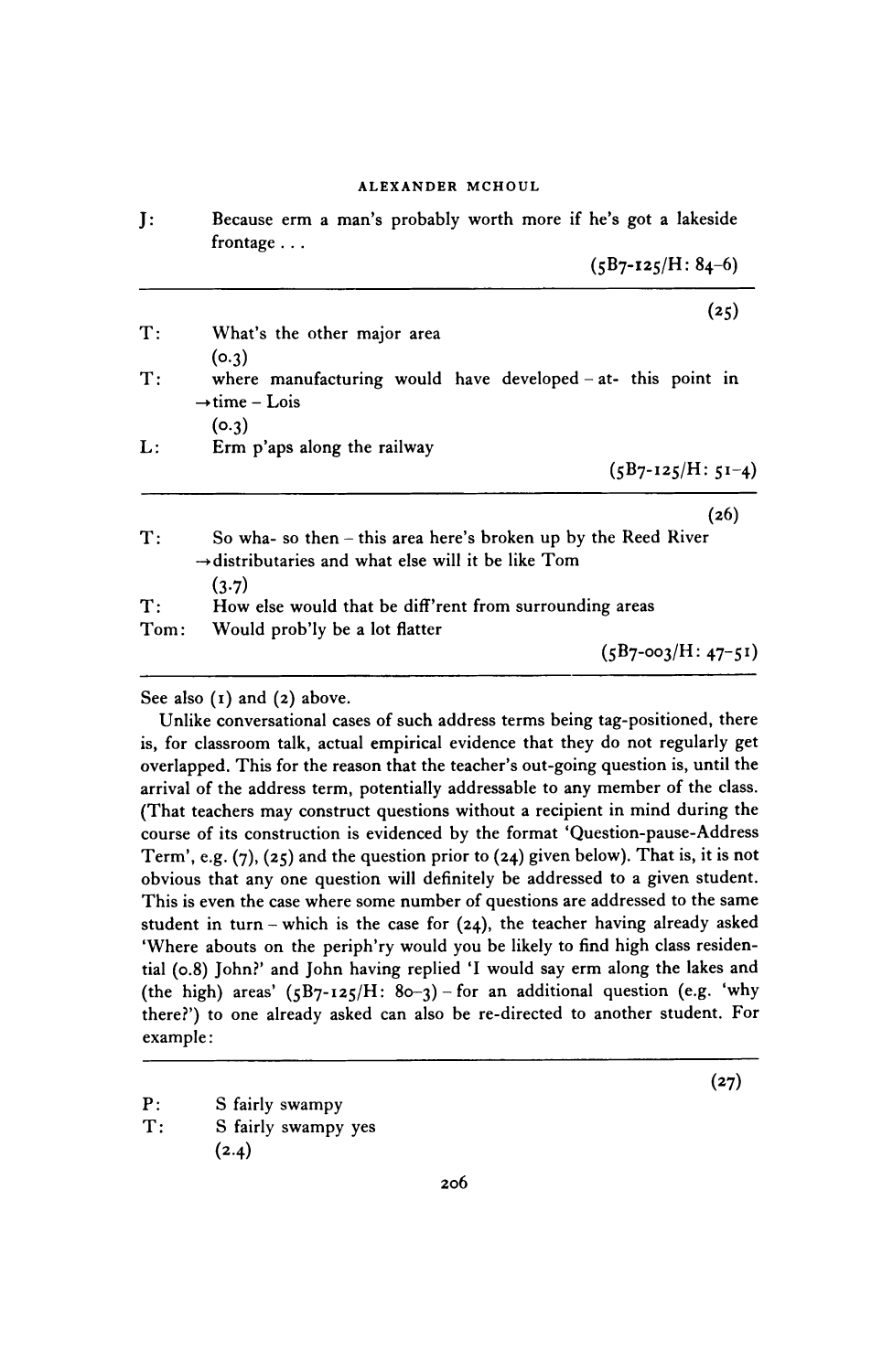- $T: \longrightarrow$  Right thuh anything else
- **( ): Eih the swamp shouldn't (settle to the plain)**

**(5B7-003/H: 88-9I)** 

**(28)** 

**For students, then, there is the hearer's responsibility of listening to any questionin-production for its being possibly addressed to them. To have to listen for such address terms is to orient away from their overlap. Further the preponderance of tag- as opposed to pre-positioned address terms is explicable via this hearer's responsibility feature of them; i.e., given a pre-positioned address term there is no longer any onus upon the whole class to attend to the content of the ensuing question and the orientation to the co-production of knowledge mentioned earlier is reversed; the production of this particular piece of knowledge now being potentially hearable as a private matter between the teacher and the student addressed.14 Examples are:** 

|                |                                                                 |                       | (28) |
|----------------|-----------------------------------------------------------------|-----------------------|------|
| $\mathbf{T}$ : | $\rightarrow$ All right Pete what w'd you call it then          |                       |      |
|                | (0.3)                                                           |                       |      |
| T:             | what w'd ya call this area                                      |                       |      |
|                | (1.0) [[indicates on slide]]                                    |                       |      |
| P:             | (Best) call it the Coastal Swamp                                |                       |      |
|                |                                                                 | $(5B7-003/H: 102-4)$  |      |
|                |                                                                 |                       | (29) |
| $\mathbf{T}$ : | $\rightarrow$ Barb'ra would ya say they are distinctive regio's |                       |      |
| $\mathbf{B}$ : | (Yesah)                                                         |                       |      |
|                |                                                                 | $(5B7-003/H: 116-17)$ |      |
|                |                                                                 |                       |      |

**This format has associated with it the added problem that to slot some privately produced knowledge into an ongoing course of co-produced knowledge is to detract from the provision of constant attention throughout that period of coproduction. In short, pre-positioning of these terms can result in some parties 'losing the thread'.** 

**Coming on to some (b)-cases: All student questions in the data to hand are designed for the teacher as their recipient. This can be achieved by tag-positioned address terms, e.g.:** 

| G: | What does he do, sir? Catch witches? | $(AU$ -001/2: 198) |
|----|--------------------------------------|--------------------|
|----|--------------------------------------|--------------------|

**by pre-positioned address terms, e.g.,** 

**<sup>[14]</sup> At least we can say that, given a pre-positioned address term, all students but the one selected have, over the course of the delivery of the question, the choice as to whether or not to attend it. The possibility of there being additional, related and redirected ques**tions slightly reduces the strict  $+/-$  aspect of this choice.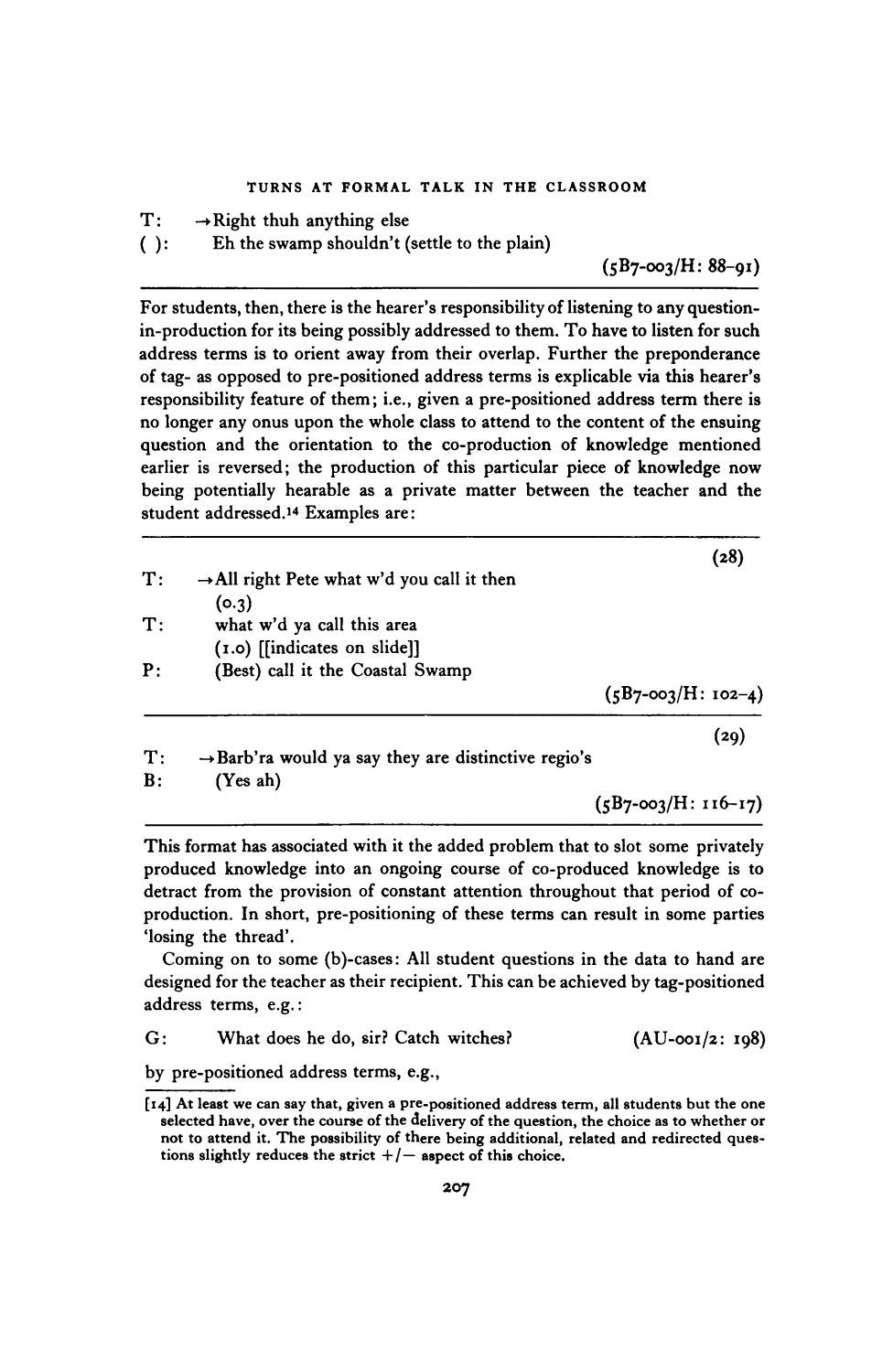**or, taking for granted the recipient-design (Garfinkel I967: passim; Schenkein I972: 363 ff.; Sacks et al. 1974: 727), by the absence of any address terms at all, e.g.:** 

**K:** In a big pool? (AU-oo $1/2$ :  $621$ )

**Again the evidence points to these (when they are tag-positioned) not being overlapped by the teacher's next turn. This is perhaps an indication of their being regarded as expectably used and heard, though - as for conversation there is no turn-organizational necessity for their employment. Perhaps the day is passed when the following (hypothetical) exchange and its like have currency:** 

**S: Yes T: Yes what? S: Yes sir** 

**Nevertheless, given that throughout the course of a lesson these terms are used at all (which is by no means the case for all the data) they are unlikely to get overlapped.** 

**Finally, incidences of students using a 'current speaker selects next' technique to select another student and of student self-selection may be felt to be a desirable end on the part of those educators and educationalists who would wish to relax the formal restrictions of classroom talk but, in the face of the foregoing, it would seem that this would involve enforcing an entirely different speech exchange system for classrooms based either on the same rules as conversational exchange or on a less modified form of them than that currently in use. At present, for many classrooms, the following exchange reported by Postman & Weingartner (1973: I69) would indeed be regarded as 'subversive', that is subversive of teachers' greatly enhanced participation rights over students:** 

**Instructor: But you enjoyed writing in class Ist student: You didn't say it was a poem 2nd student: You tricked us Instructor: May I trick you some more?** 

**Point 3: The permutability of turn-taking is minimized. Before considering the specific issue of permutability, it should be recognized that the taking of turns is itself at a minimum in classroom exchanges. In many of the classroom interactions (lessons) taken as data for this report, well over 80% of the talk<sup>15</sup> is done by teachers. Much of this is in the form of monologues. As we have noted, teachers are able to indefinitely extend their turns at talk without fear of any** 

**<sup>[15]</sup> This has not been measured in any strict way - it is an approximation taken from the number of lines per page of transcript occupied by teacher-talk.**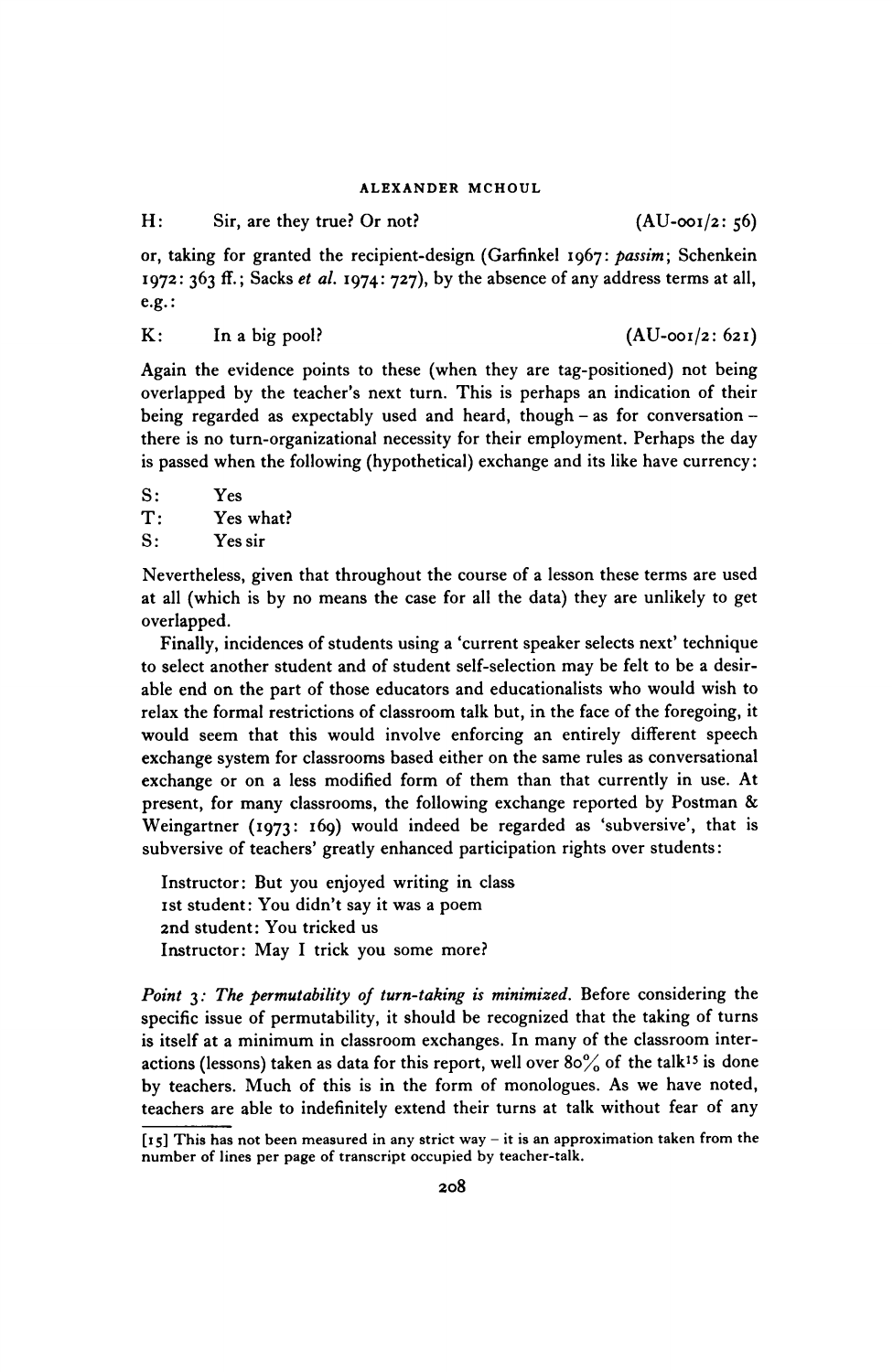**next starter beginning a turn at a possible completion point. Indeed the notion of 'possible completion point' is almost redundant for classroom talk. Added to this is the fact, mentioned earlier, that teachers are able to break up their talk with pauses almost at will. E.g.:** 

| $\mathbf{T}\colon$<br>So we have a concentration<br>(0.2)<br>$\mathbf{T}$ :<br>of commercial activities<br>(0.2)<br>$\overline{T}$ :<br>n the heart of the city<br>(0.2)<br>T:<br>then of course we must have smaller regional<br>(0.4)<br>T:<br>er shopping centres or shops<br>(0.4) | (30) |
|----------------------------------------------------------------------------------------------------------------------------------------------------------------------------------------------------------------------------------------------------------------------------------------|------|
|                                                                                                                                                                                                                                                                                        |      |
|                                                                                                                                                                                                                                                                                        |      |
|                                                                                                                                                                                                                                                                                        |      |
|                                                                                                                                                                                                                                                                                        |      |
|                                                                                                                                                                                                                                                                                        |      |
|                                                                                                                                                                                                                                                                                        |      |
|                                                                                                                                                                                                                                                                                        |      |
|                                                                                                                                                                                                                                                                                        |      |
|                                                                                                                                                                                                                                                                                        |      |
|                                                                                                                                                                                                                                                                                        |      |
| T:<br>e:: r satisfying customers                                                                                                                                                                                                                                                       |      |
| (0.2)                                                                                                                                                                                                                                                                                  |      |
| T:<br>on the outskirts of town                                                                                                                                                                                                                                                         |      |
| (0.3)                                                                                                                                                                                                                                                                                  |      |
| $\mathbf{T}$ :<br>Right well that finishes our discussion for Portsville eighdeen eighdy                                                                                                                                                                                               |      |
| to eighdeen ninedy                                                                                                                                                                                                                                                                     |      |
| (0.3)                                                                                                                                                                                                                                                                                  |      |
| $\mathbf{T}$ :<br>Now I did ask you f' homework to read Portsville eighdeen ninedy to                                                                                                                                                                                                  |      |
| ninedeen hun'red                                                                                                                                                                                                                                                                       |      |
| (1.2)                                                                                                                                                                                                                                                                                  |      |
| $(5B7 - 125)H: 230 - 40$                                                                                                                                                                                                                                                               |      |

**We must consider that there is a high complexity to the work that conversational participants must ordinarily do in order to be able to take turns of more than one sentence, in length; that is, for example, using techniques to avoid having one's turn seen as transition adequate such as 'if. . . then . . .' clauses, correctional techniques for 'original' utterances which are 'not wrong', insertion sequences and so forth (Sacks forthcoming ch. 4: 25-40) or making a special announcement that one's turn will go beyond the first sentence with such things as story prefaces (Sacks forthcoming ch. 4: 40-2, I970: April 9, 1974). In the face of this considerable work for conversationalists, of its absence for teachers and of its irrelevance for students-as-speakers, we are able to locate some evidence for how a tendency to the pre-allocation of turns at talk in classrooms marks a distinct differentiation of participation rights (and obligations) across the boundary of social identities 'teacher/student'; and equally, therefore, some evidence for how the 'formality' of classroom situations is systematically based.**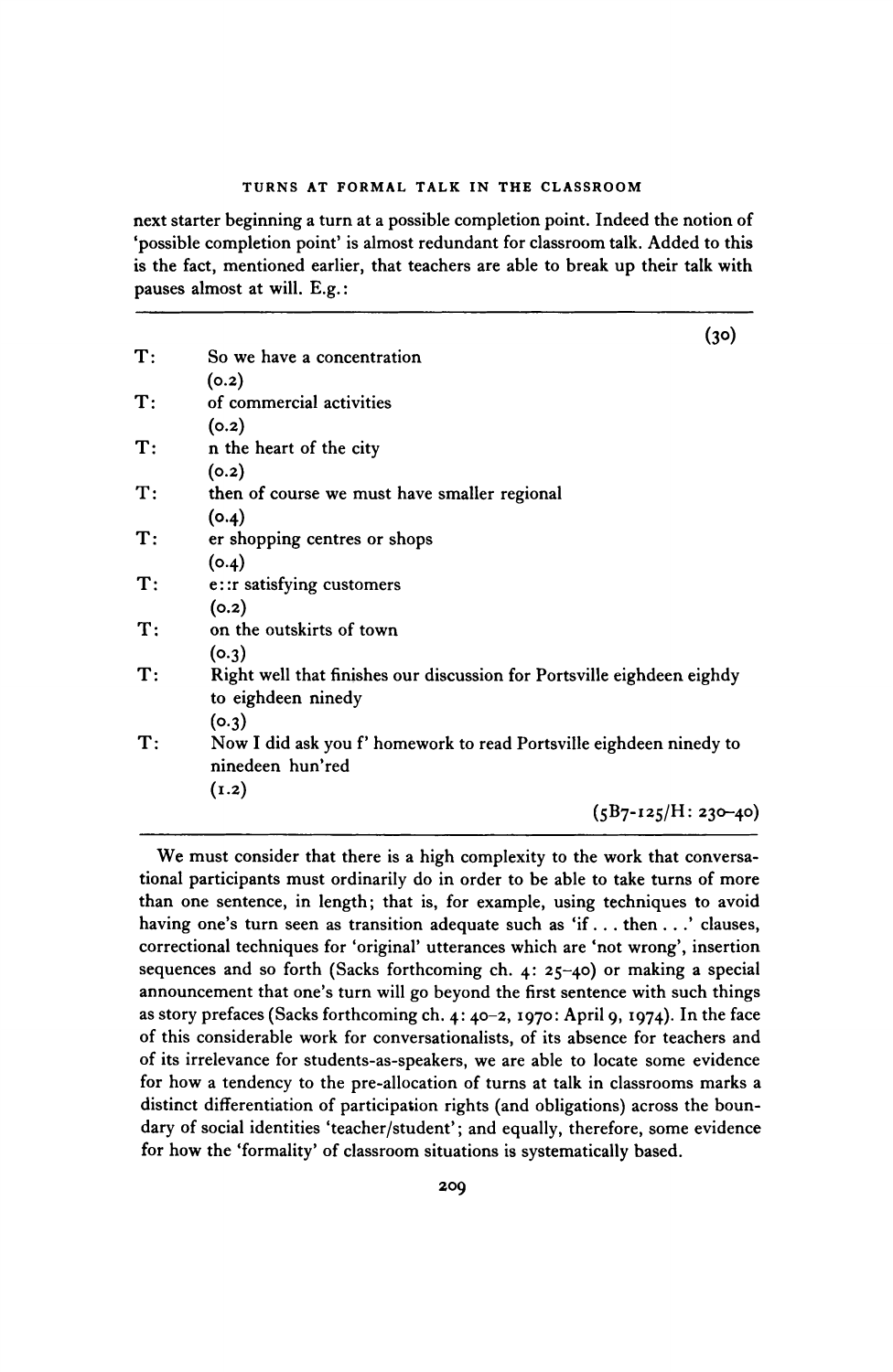**Coming on to permutability: within the systematics explored by Sacks et al. (1974), it is a requirement that next speaker may be chosen from - in the case of 'current selects next' techniques - all the available parties; or else - in the case of self-selection - any party to the conversation may choose to speak next. In this sense, turn-taking for natural conversation is locally managed. That is, managed from within the precincts of, at the time of and by the parties to the conversational work in hand. To take an extreme example of the permutability this allows we can look to an effect of natural conversation permitted by the conversational rules which is out of the question in classroom settings. This effect is known as 'schism'. Here, in (for example), four-party conversation, a split occurs so that parties Y and Z may converse separately from W and X although having initially been parties to a conversation involving all four (Sacks et al. 1974: 713-14). It is almost insulting to any (present or former) student or teacher to remind them of the repair mechanisms usually performed on the incidence of schism in classroom talk: 'Are you two at the back talking?' etc. The reply to this may be 'No', 'Who me?', silence, etc., but the counter-question (Schegloff I972: 76-9 et passim) 'Are you?' might be taken as subversive of the teacher's enhanced participation rights. The orientation to the co-production of knowledge we have mentioned is also intimately bound up with the avoidance of schism in classrooms:** 

**If there is an interest in retaining in a single conversation some current complement of parties (where there are at least four), then the turn-taking system's means for realizing that effort involve 'spreading turns around', since any pair of parties not getting or taking a turn over some sequence of turns can find their mutual accessibility for getting into a second conversation (Sacks et al. 1974: 7I3).** 

**So great are the modifications to an original conversational system - allowing for (indeed requiring) a high degree of permutability - which we have found to be necessary in dealing with classroom situations that they instigate a speechexchange system which is pre-allocated to a large extent; although local management exists minimally by comparison with the polar extreme of debate. Massively in the data, the teacher begins a 'talk-unit' (lesson) and almost any deviation from the pattern 'Teacher-Student-Teacher . . .' is seen to be in need of repair; and even some permutations within this pattern may be repaired if they are not teacher-organized (e.g. K's second turn in (23)). The closedness of possible sequencings in classroom talk that these rule-modifications generate is partially analogous with the possible sequences generated by pre-constituted game-rules and the expectations on the part of participants in classroom talk with respect to such possible sequencings is equally analogous with those in game-situations:** 

**'To say, for example, that a player assumes the rules of ticktacktoe that players move alternately A,B,A,B . . . means the same thing as saying that his**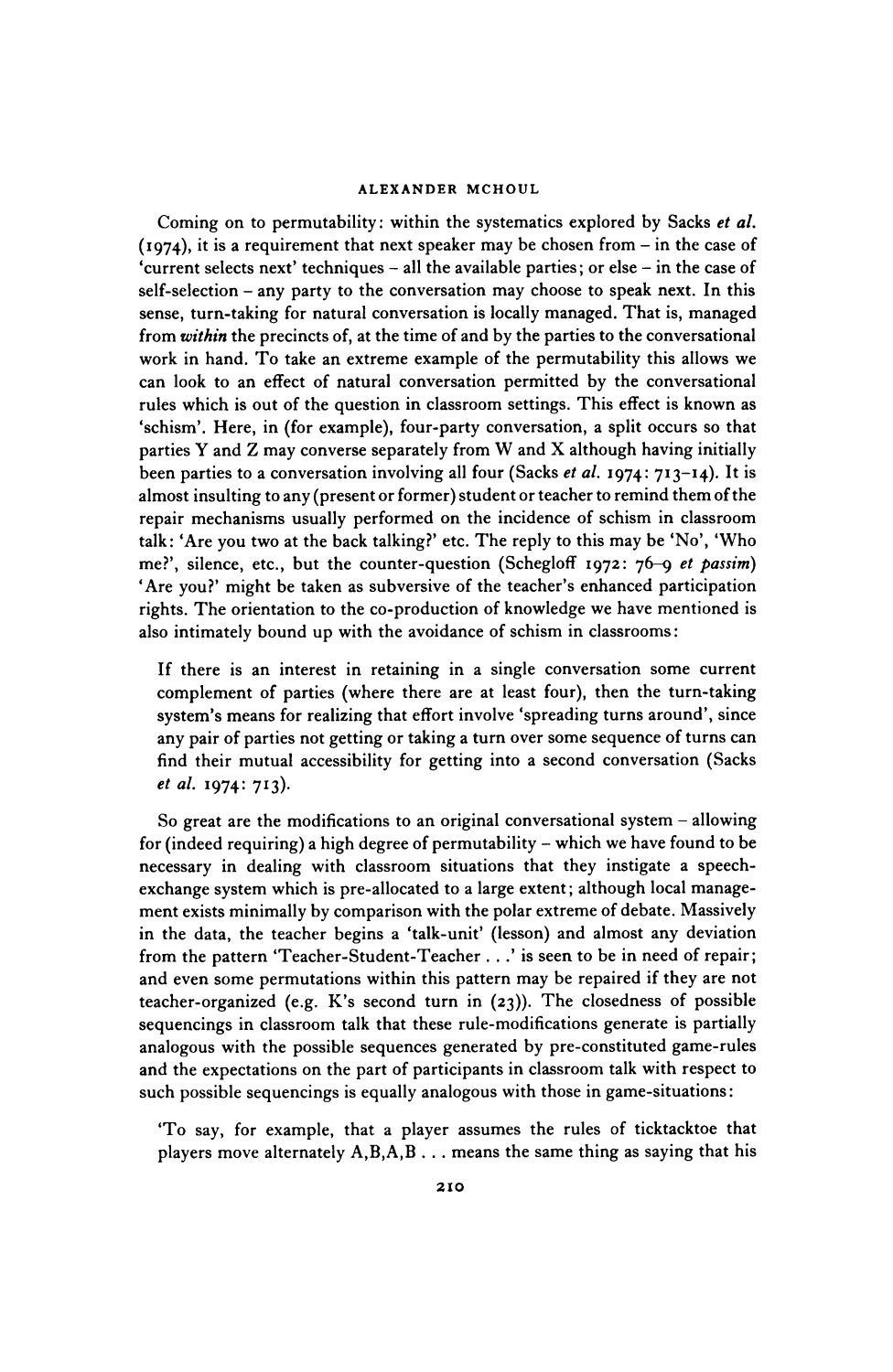**actions are governed in their course by the normative sequence of events A,B,A,B ... What a person is said to 'assume' is equivalent to what he is said to 'assume about the possible fall of events' which is equivalent again to saying that his actions are governed by a restricted way in which possible events can occur. What he is said to 'assume' therefore consists of attributed features of events that are 'scenic' to him. He attends their sense as a restricted frame of alternative specifications of the scene of events. The actor is therefore capable of experiencing 'surprises' when actual events breach these expectancies (Garfinkel I963: 209).** 

**We should, however, add the rider that for classroom turns, unlike ticktacktoe turns, the turn-transitions are additionally 'policed' by a head or director (teacher) for normativeness outside the simple sequencing pattern 'Teacher-Student-Teacher. . .' and that 'surprise' can only occur if the expectancies should not only be breached but also go unrepaired.** 

**What we are dealing with then is a heavily pre-allocated system in which the locally managed component is largely the domain of teachers, student participation rights being limited to the choice between continuing or selecting the teacher as next speaker.** 

#### **CONCLUSION**

**This paper has attempted to address the significance of a turn-taking system produced as a modification of that for natural conversation - for identifying at least one of the systematic bases of the common sense intuition of classrooms as formal situations. A number of violational and non-violational turn-transitions have been examined for their orderliness with respect to the system. It was found that the social identity contrast 'Teacher/Student' was expressed in the system in terms of differential participation rights and obligations. This differential was found to depend largely on teacher's exclusive access to the use of creative 'current speaker selects next speaker' techniques, thereby corroborating Sacks et al.'s (1974: 718) predictions regarding the turn-taking/social-identity nexus of relations:** 

**A formal characterization of how participants' social identities are made relevant, and changed in conversation, does not now exist, though work is proceeding on that problem. It is clear enough, that some 'current selects next' techniques are tied to the issue with which such a formal characterization will deal (... ).** 

**It is hoped that this paper may be seen as partly contributing to such work and that the rules and analyses related herein be seen as an attempt at such a formal characterization of just one formal situation which is routinely encountered by**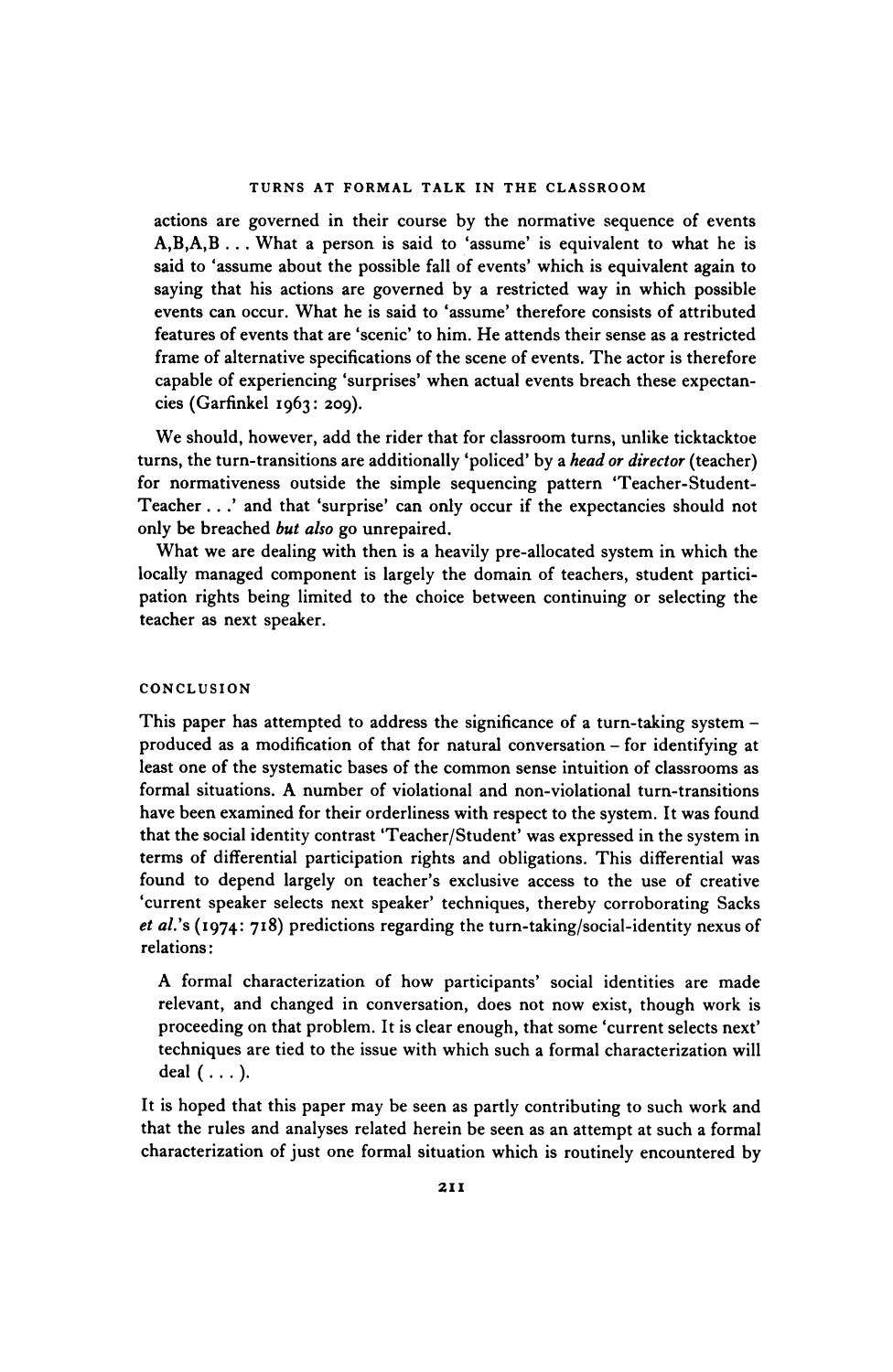**persons (in those societies which make provision for schooling) at some point in their lives.** 

#### **REFERENCES**

**Garfinkel, H. (I963). A conception of, and experiments with, 'trust' as a condition of stable concerted actions. In 0. J. Harvey (ed.), Motivation and social interaction. New York: Ronald. I83-238.** 

**- (I967). Studies in ethnomethodology. Englewood Cliffs, New Jersey: Prentice-Hall** 

- **Goodwin, C. (I975). The interactive construction of the sentence within the turn at talk in natural conversation. Paper presented at the 74th Annual Meeting of the American**  Anthropological Association, San Francisco, 2-6 December.
- **Hall, E. T. (i 964). Silent assumptions in social communication. Research Publications of the Association for Nervous and Mental Disease 42.**

**(I966). The hidden dimension. Garden City, New York: Doubleday.** 

**(I968). Proxemics. Current Anthropology 9. 83-Io8.** 

- **Jefferson, G. (I972). Side sequences. In D. Sudnow (ed.), Studies in social interaction. New York: Free Press. 294-338.**
- **(1973a). A case of precision timing in ordinary conversation: overlapped tag-positioned address terms in closing sequences. Semiotica 9 (I). 47-96.**
- **(I973b). Preliminary notes on the sequential organization of laughter. Unpublished draft manuscript.**
- **Kendon, A. (1973). The role of visible behaviour in the organization of social interaction. In M. Cranach and I. Vine (eds), Social communication and movement. London: Academic Press. 29-74.**
- **(in press). The F-formation system: spatial organization in social encounters. To appear in A. Kendon Studies in the behavior of face to face interaction. New York: Humanities Press. Citations to draft manuscript.**

**Postman, N. & Weingartner, C. (1973). Teaching as a subversive activity. London: Penguin. Sacks, H. (I967). Unpublished lecture notes.** 

- **( (1968). Unpublished lecture notes.**
- **(1969). Unpublished lecture notes.**
- **(1970). Unpublished lecture notes.**
- **(1971). Unpublished lecture notes.**
- **(1972). Unpublished lecture notes.**

**(1974). An analysis of the course of a joke's telling in conversation. In R. Bauman & J. Sherzer (eds), Explorations in the ethnography of speaking. Cambridge: Cambridge University Press. 337-53.** 

**(975). Everyone has to lie. In M. Sanches & B. G. Blount (eds), Sociocultural dimenions of language use. New York: Academic Press. 57-79.** 

**(forthcoming). Aspects of the sequential organization of conversation. Englewood Cliffs, New Jersey: Prentice-Hall. Citations to draft manuscript.** 

- **, Schegloff, E. A. & Jefferson, G. (I974). A simplest systematics for the organization of turn-taking for conversation. Lg. 50 (4). 696-735.**
- **Schegloff, E. A. (I968). Sequencing in conversational openings. American Anthropologist 70 (6). 1075-1095. Also in J. J. Gumperz & D. Hymes (eds) (1972), Directions in sociolinguistics: the ethnography of communication. New York: Holt, Rinehart & Winston (I972). 346-80.** 
	- **(1972). Notes on a conversational practice: formulating place. In D. Sudnow (ed.), Studies in social interaction. New York: Free Press. 73-1 19.**
	- **(1973). Recycled turn beginnings: a precise repair mechanism in conversation's turn-taking organization. Public lecture in the series 'Language in the context of space, time and society', Summer Institute of Linguistics, The Linguistic Society of America, 'University of Michigan.**
	- **& Sacks, H. (1973). Opening up closings. Semiotica 8 (4). 289-327.**